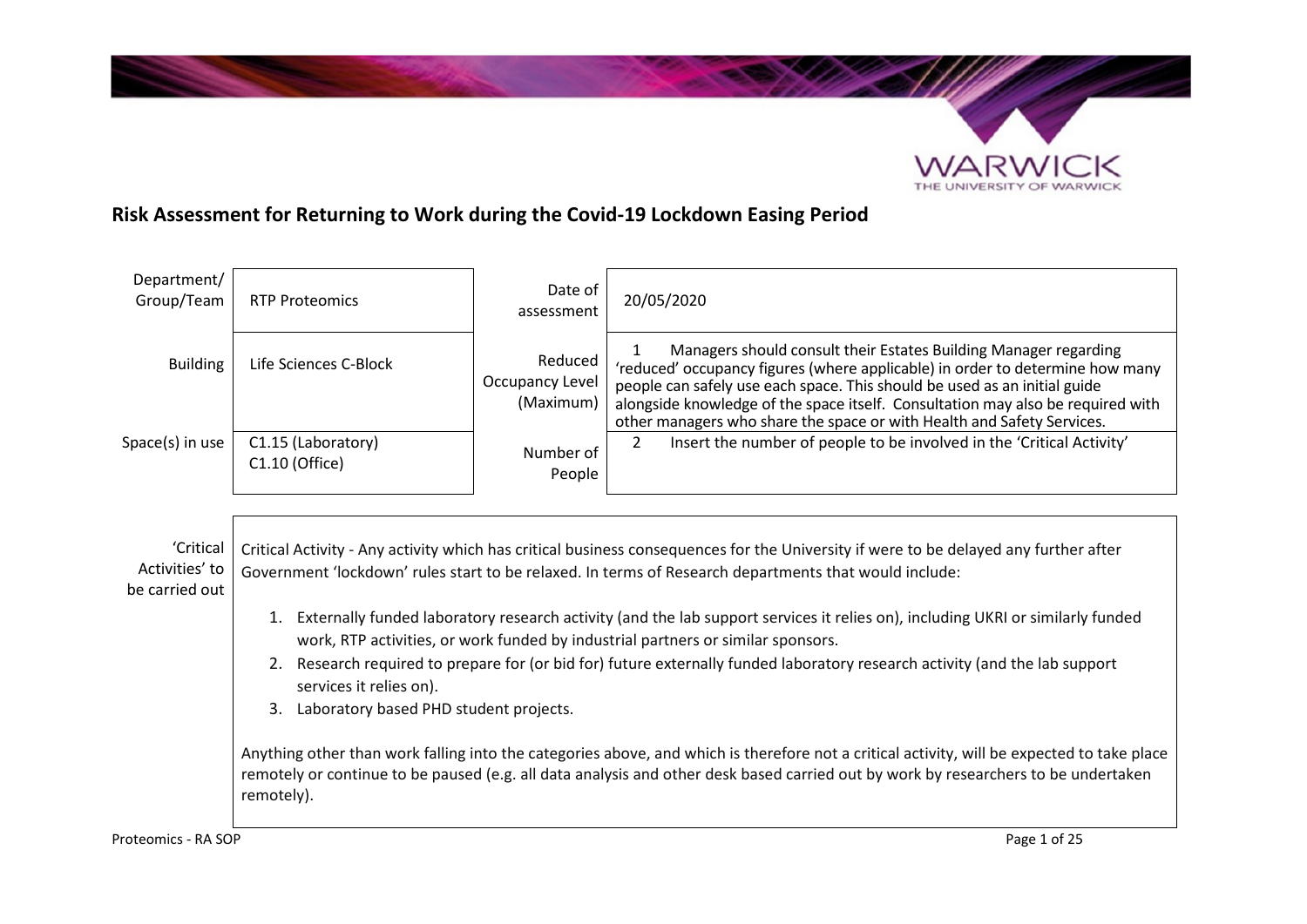

| Line Manager carrying | Dr Andrew R. Bottrill                                                                                                                                                                                                                                                                                                                                                                                                                                                                                                                                                                            |
|-----------------------|--------------------------------------------------------------------------------------------------------------------------------------------------------------------------------------------------------------------------------------------------------------------------------------------------------------------------------------------------------------------------------------------------------------------------------------------------------------------------------------------------------------------------------------------------------------------------------------------------|
| out the assessment    |                                                                                                                                                                                                                                                                                                                                                                                                                                                                                                                                                                                                  |
|                       | Further information on Risk Assessment, Covid 19 and general health and safety are available at:                                                                                                                                                                                                                                                                                                                                                                                                                                                                                                 |
|                       | https://warwick.ac.uk/services/healthsafetywellbeing/managingrisks/                                                                                                                                                                                                                                                                                                                                                                                                                                                                                                                              |
|                       | https://warwick.ac.uk/services/healthsafetywellbeing/a-z/healthandsafetyguidanceoncovid19                                                                                                                                                                                                                                                                                                                                                                                                                                                                                                        |
|                       | There is also a Risk Assessment Moodle training module available via Warwick's MyMoodle.                                                                                                                                                                                                                                                                                                                                                                                                                                                                                                         |
|                       | If you require support or advice on completing this form please contact your Health and Safety Officer or Health and Safety<br>Adviser:                                                                                                                                                                                                                                                                                                                                                                                                                                                          |
|                       | https://warwick.ac.uk/services/healthsafetywellbeing/contacts/                                                                                                                                                                                                                                                                                                                                                                                                                                                                                                                                   |
| Staff supporting      | Dr Alex Jones (RTP Proteomics Academic Lead)                                                                                                                                                                                                                                                                                                                                                                                                                                                                                                                                                     |
| assessment process    | Dr Cleidiane Zampronio (RTP Chief Technician)                                                                                                                                                                                                                                                                                                                                                                                                                                                                                                                                                    |
|                       | Dr Ian Hancox (RTP Technology Engagement Manager)                                                                                                                                                                                                                                                                                                                                                                                                                                                                                                                                                |
|                       | You must consult with your staff in carrying out this Risk Assessment, and must seek support from any recognised Trades'<br>Union Safety Representatives in particular. Carry out a MS Teams (or similar on-line) meeting with your team before starting<br>this assessment and ask for their input and support. Encourage collaboration and cooperation and seek to provide re-<br>assurance that control measures agreed with the team will be implemented and maintained. You will also need their help to<br>ensure that they support each other in maintaining the agreed control measures. |
|                       | Re-assure staff that in preparing this template the H&S Services Team have taken Government and TUC guidance into<br>account. Particular assurance might be required for those or are vulnerable, living with vulnerable people, pregnant, in the<br>BAME community, are disabled or who might have child care (or other care provision) challenges at this point in time.                                                                                                                                                                                                                       |

WARWICK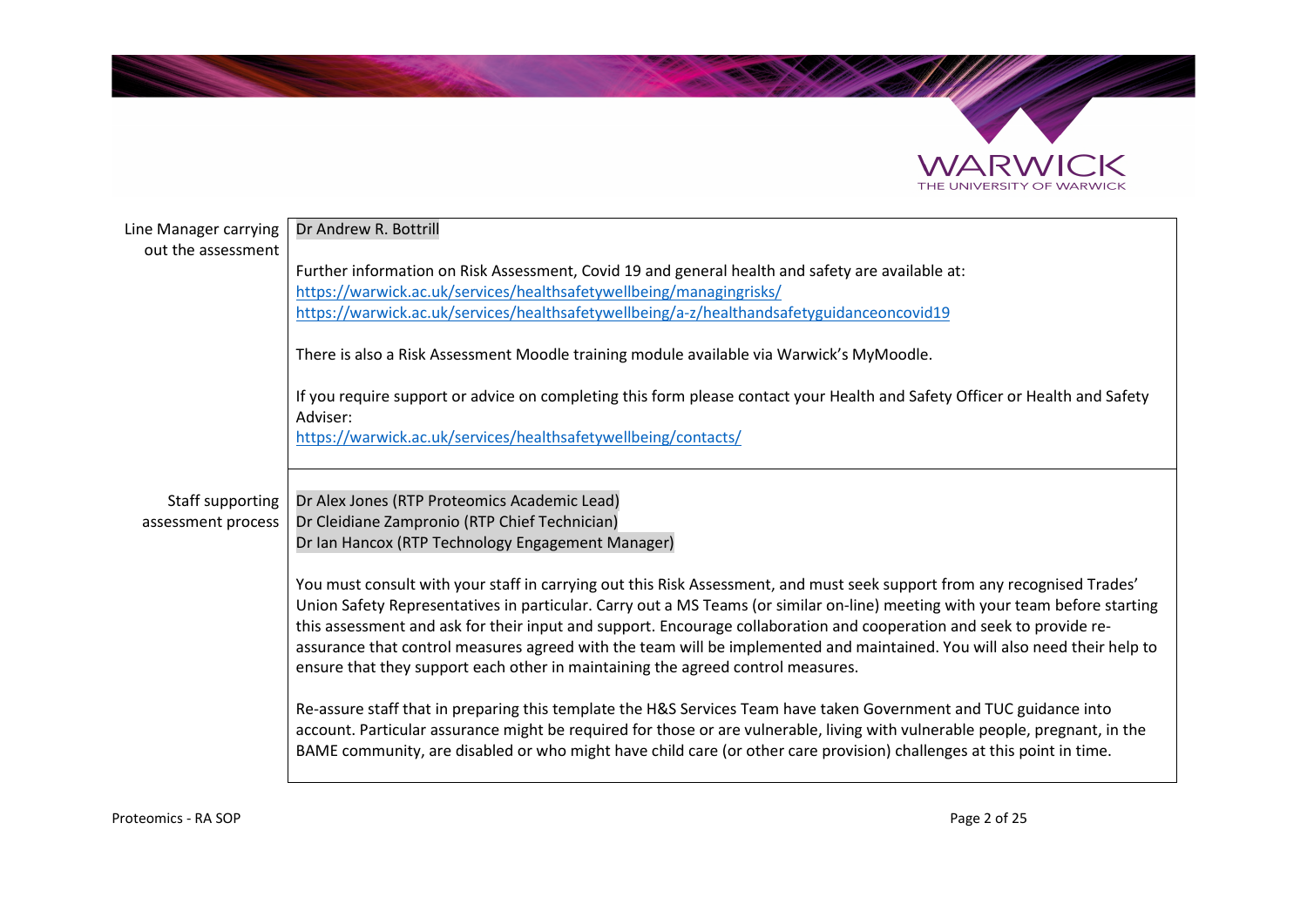

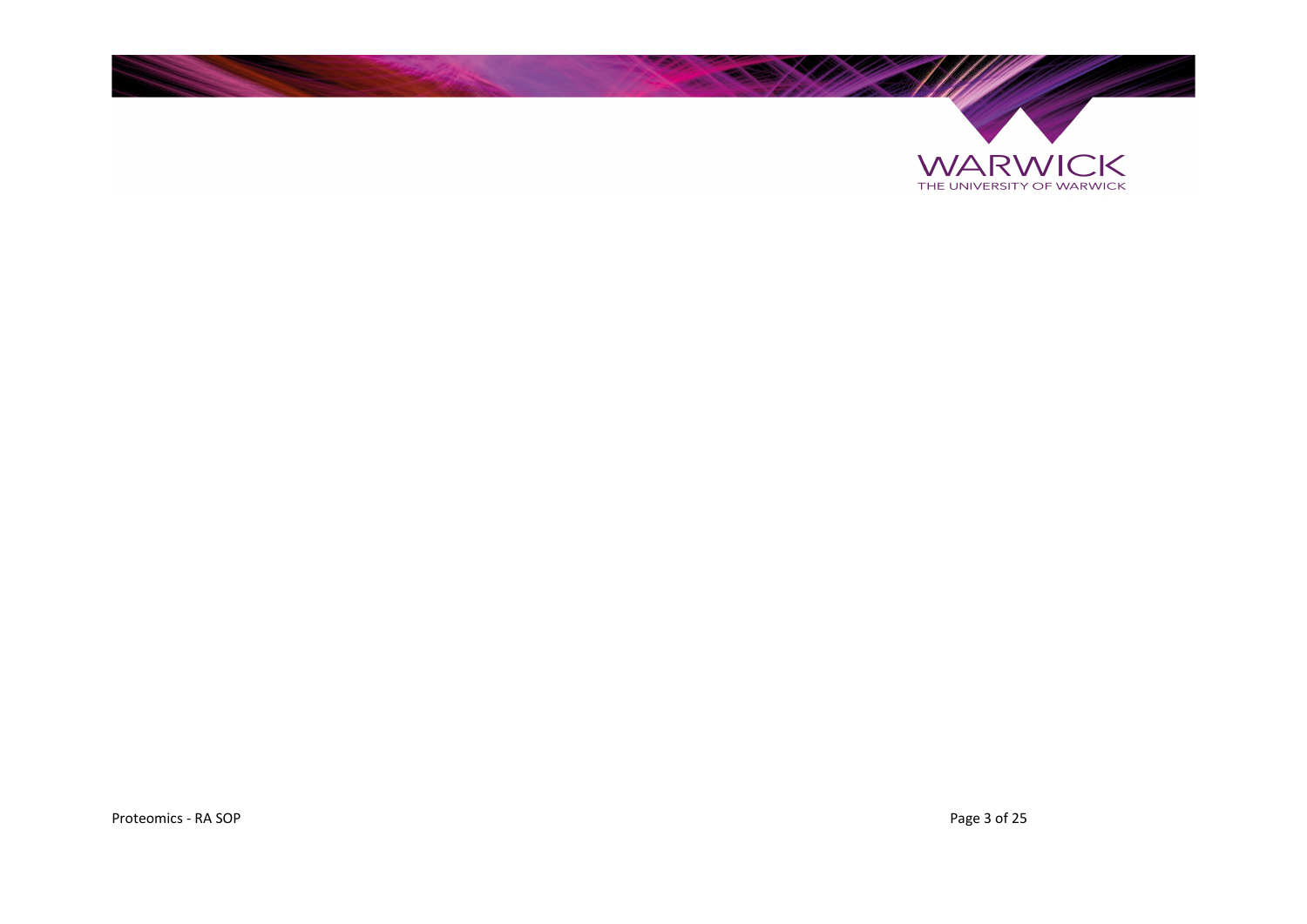

#### **Additional Information**

#### **Staff should not be coming into work unless the work is deemed a 'critical activity' by the University**.

For 'critical activities', managers need to examine the spaces that they require people to work in and determine how they can manage the risks associated with Covid-19 in that space and connected with the work involved. Not all tasks need to be completed on campus and staff must only come to campus if they cannot do the work from home, and only then to complete the essential tasks before going home to continue working from there for the rest of the day/week. Managers should be minimising the amount of time they or their staff need to be on campus.

#### **Limiting Durations of Work**

Time spent with others, as well as distancing, is an important control measure. People might only need to come to campus to complete their 'critical activity' tasks and then could go home to continue working from there for the rest of the day/week. Wherever possible managers/supervisors should be minimising the amount of time they or their staff need to be on site.

#### **Meetings**

Meetings should only be held if absolutely necessary, and should be held as on-line meetings, even if some or all of the participants are on campus. Where this is not possible meetings must be held where 2 metre distancing can be maintained and preferably in a well ventilated space or outdoors.

#### **Other Risk Assessments**

Risk assessments already in place (for work activities, chemicals, biological agents, work equipment, etc.) are still applicable and must complement the risks and risk control measures covered in this specific risk assessments. These risks need to be assessed jointly and a holistic approach to ensuring the health and safety of individuals adopted.

#### **Further information**

Refer also to the Standard Operating Procedure for staff returning to work to carry out 'Critical Activities' during Covid-19 lockdown easing period, which is included at the end of this assessment.

Proteomics - RA SOP Page 4 of 25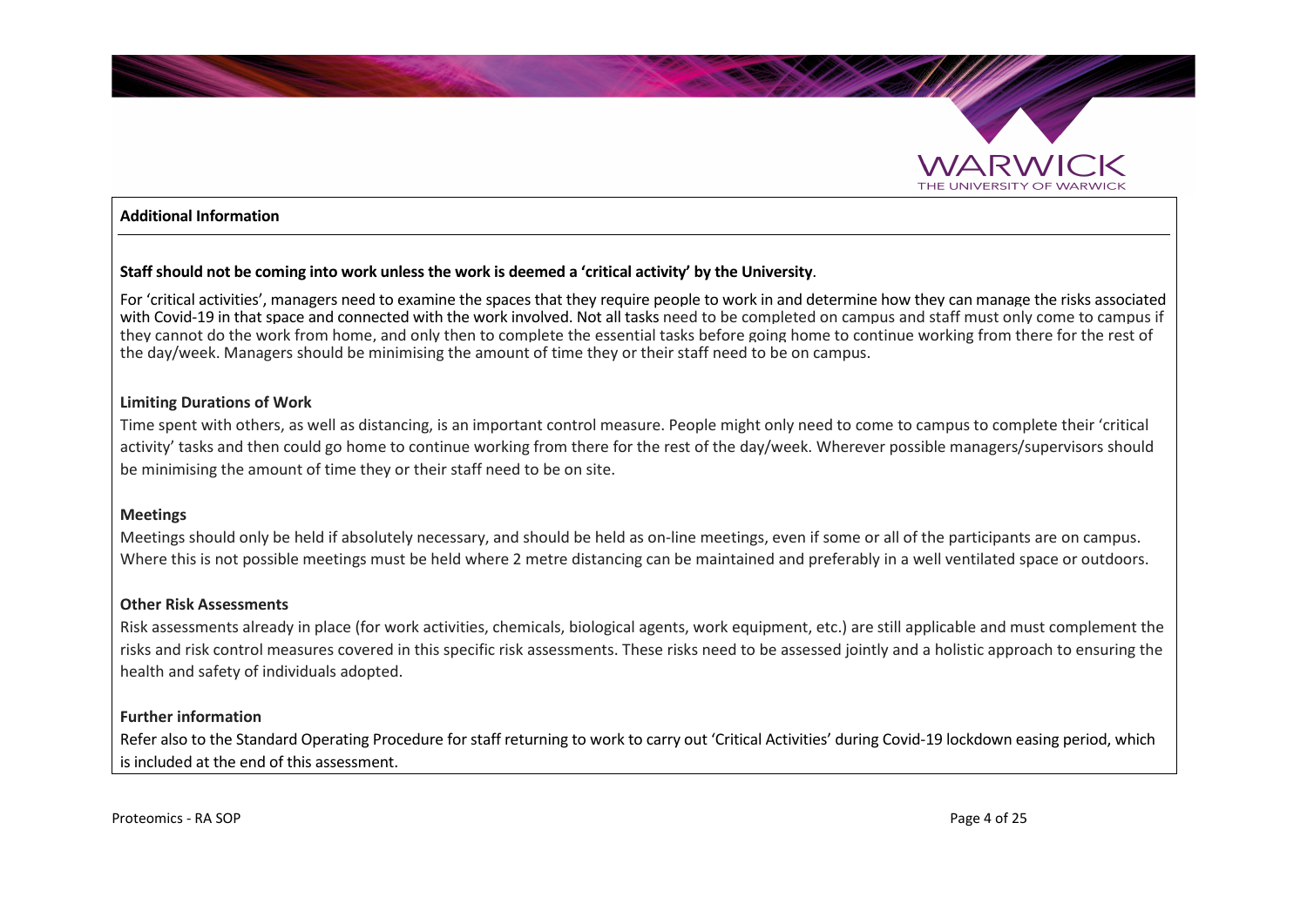



| <b>Hierarchy of Control Measures to be used</b> |                                                                                                                                                                                                                                                                                                                                                                              | <b>Control Measure</b>                                                                                                                                                                                            |
|-------------------------------------------------|------------------------------------------------------------------------------------------------------------------------------------------------------------------------------------------------------------------------------------------------------------------------------------------------------------------------------------------------------------------------------|-------------------------------------------------------------------------------------------------------------------------------------------------------------------------------------------------------------------|
|                                                 | (these are listed in order of priority, but a combination of controls may be required)                                                                                                                                                                                                                                                                                       | (Please answer the questions in this column)                                                                                                                                                                      |
| Eliminate                                       | Any staff reporting that they are unwell with symptoms of Coronavirus<br>(Covid-19) must be told not travel to or attend the University. Their<br>sickness absence should be recorded within the University HR System<br>SuccessFactors. Testing is available for any members of staff deemed to<br>be required to come to work by the University for 'critical activities'. | Does your workforce need to come onto campus to<br>carry out this critical work or can they continue to<br>work from home?                                                                                        |
|                                                 | Staff with symptoms must be told to self-isolate, as should staff with<br>members of their household who are showing symptoms, until testing<br>confirms that it is not Covid-19 (see University Covid-19 testing guidance)<br>or the relevant time period has elapsed.                                                                                                      | Staff will come to campus to carry out critical<br>activities. Essential lab based work will be conducted<br>on-site, but all other work will carried out from<br>home.                                           |
|                                                 | If a member of staff does fall ill, then the space in which they were working<br>should be left empty and well ventilated for at least 72 hours and extra<br>cleaning be arranged with Cleaning Services by the manager.                                                                                                                                                     | Have staff been fully informed of the needs for self-<br>isolation should they have any symptoms<br>whatsoever?                                                                                                   |
|                                                 | Staff who are in the 'extremely vulnerable' group (have received a specific<br>letter from the NHS) are shielded and must not come to work. Staff in the<br>vulnerable' group need to follow the strictest levels of '2 metre<br>distancing', and they should continue working from home or to stay at<br>home until further notice.                                         | Yes. Staff have been sent copies of this form and the<br>guidance that it contains. I have checked directly with<br>staff via Team Meeting that they have read and<br>understand the guidance.                    |
|                                                 | <b>Meetings on campus</b><br>Meetings should continue to be held as on-line meetings, even if some or all<br>of the participants are on campus. Where this is not possible meetings must<br>be held where 2 metre distancing can be maintained and preferably in a well<br>ventilated space or outdoors. DO NOT invite visitors to come to campus,                           | Have staff who are 'extremely vulnerable' or<br>'vulnerable', or live with such people been fully<br>considered?<br>Yes. I have explained this guidance to the<br>Proteomics team the guidance. One member of the |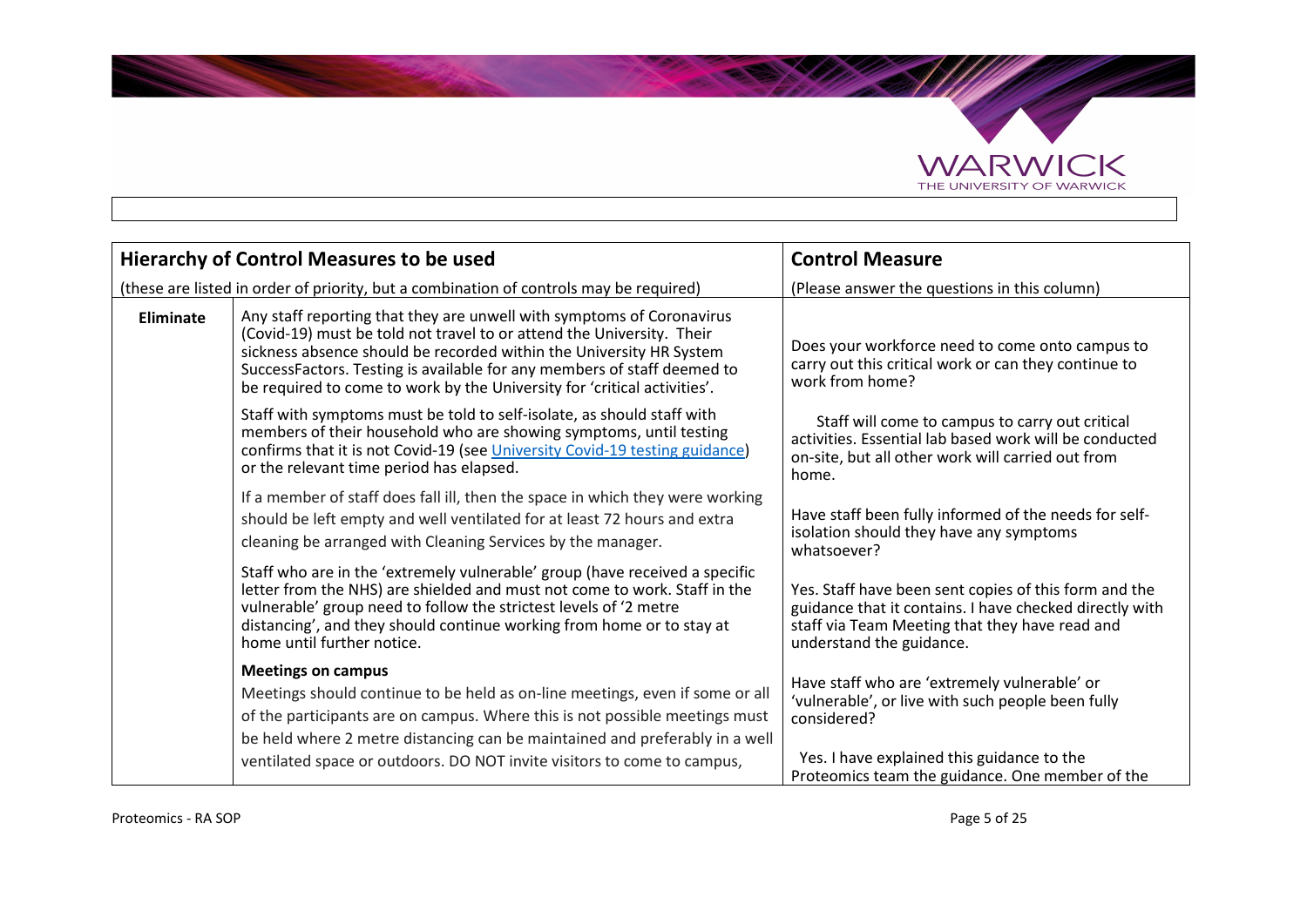

**September** 

| <b>Hierarchy of Control Measures to be used</b>                                        |                                                                                                                                                                                                                                | <b>Control Measure</b>                                                                                                                                                                                                                                    |
|----------------------------------------------------------------------------------------|--------------------------------------------------------------------------------------------------------------------------------------------------------------------------------------------------------------------------------|-----------------------------------------------------------------------------------------------------------------------------------------------------------------------------------------------------------------------------------------------------------|
| (these are listed in order of priority, but a combination of controls may be required) |                                                                                                                                                                                                                                | (Please answer the questions in this column)                                                                                                                                                                                                              |
|                                                                                        | other than contractors who need to attend to equipment or systems<br>required for a critical activity.                                                                                                                         | team (Cleidiane Zampronio) has a family member<br>that is extremely vulnerable; this member of staff has<br>been advised to continue working from home until<br>further notice.                                                                           |
|                                                                                        |                                                                                                                                                                                                                                | Can meetings be held online, eliminating the need for<br>people to be on campus or for them to congregate?                                                                                                                                                |
|                                                                                        |                                                                                                                                                                                                                                | Yes. All meetings will be held using MS Teams.                                                                                                                                                                                                            |
| Reduce                                                                                 | Where 'elimination' cannot be applied consider whether you can 'reduce'<br>the likelihood of persons coming into contact with one another:                                                                                     | How can you reduce the number of people required on<br>campus, whether to carry out tasks or to attend<br>meetings?                                                                                                                                       |
|                                                                                        | Consideration should be given to rotas or shifts in order to keep the number<br>on campus at any one time to a minimum. Night shifts should be avoided,<br>but early and late shifts, or weekend working might be appropriate. | Staff must only come onto campus to carry out critical<br>activities. Only one member of the Proteomics Team<br>must be on site concurrently. Non-critical activities<br>must continue to be carried out from home.                                       |
|                                                                                        | Booking systems for deliveries or collections, and systems for the use of<br>receptions, should be set up in such a way as to minimise person-to-person<br>contact.                                                            | How will you stagger working times, so that people do<br>not need to be in the same space at the same time?<br>Staff will co-ordinate to ensure that only one member<br>of staff on-site concurrently; this will be done in<br>advance via a rota system. |
|                                                                                        | People must be encouraged to leave the University as soon as they have<br>finished the activity which cannot be conducted from home.                                                                                           | How will you reduce the hours that people need to be<br>on site?                                                                                                                                                                                          |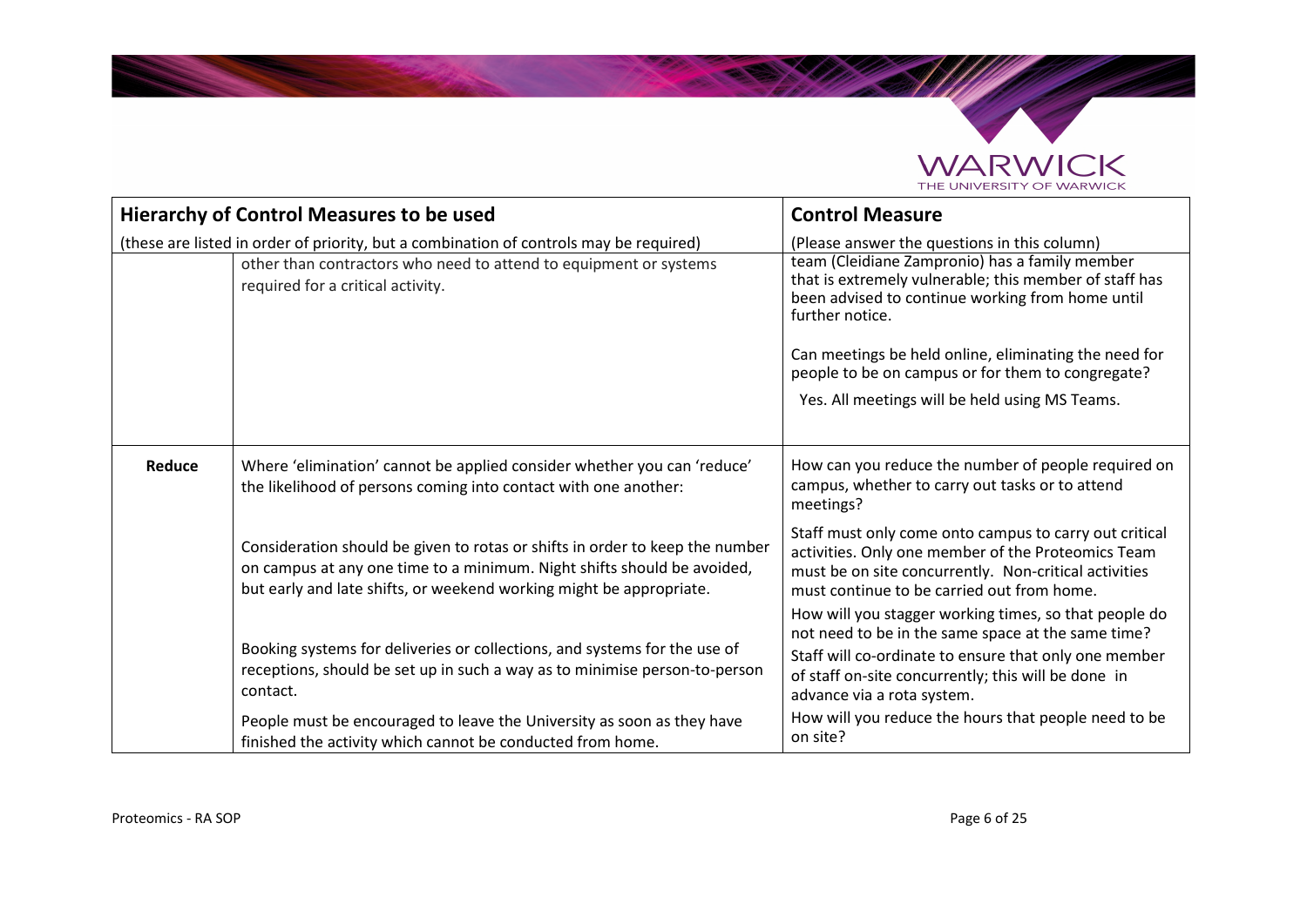

<u>September</u>

| <b>Hierarchy of Control Measures to be used</b>                                                                                                                                                                        | <b>Control Measure</b>                                                                                                                                                                                                  |
|------------------------------------------------------------------------------------------------------------------------------------------------------------------------------------------------------------------------|-------------------------------------------------------------------------------------------------------------------------------------------------------------------------------------------------------------------------|
| (these are listed in order of priority, but a combination of controls may be required)                                                                                                                                 | (Please answer the questions in this column)                                                                                                                                                                            |
| Wherever possible, all data should be uploaded to a shared drive or system<br>which allows the analysis or work to be undertaken at home.<br>Writing-up of experiments, results and reports must be conducted at home. | Staff will prepare samples and setup the<br>instrumentation for analysis. All data analysis, meetings<br>and other tasks will continue to be undertaken<br>remotely.                                                    |
|                                                                                                                                                                                                                        | How does your booking process control the number of<br>people in your facility/space?                                                                                                                                   |
|                                                                                                                                                                                                                        | Card access restriction will be used to limit access to<br>C1.15. Staff will operate via a rota system; all users will<br>be required to book usage in advance and numbers will<br>be limited to one user concurrently. |
|                                                                                                                                                                                                                        | If the spaces you manage are big enough, can you<br>minimise the frequency and time that people could<br>potentially come into contact with each other?                                                                 |
|                                                                                                                                                                                                                        | Booking system will ensure that only one user of the<br>facility can be present.                                                                                                                                        |
|                                                                                                                                                                                                                        | What floor markings can be provided to ensure that<br>people maintain 2m distancing? Contact Estates via the<br>Helpdesk if you wish to mark the floor in your area.                                                    |
|                                                                                                                                                                                                                        | Staff have been sent copies of this form and the<br>guidance that it contains. I have checked directly with<br>staff via Team Meeting that they have read and<br>understand the guidance.                               |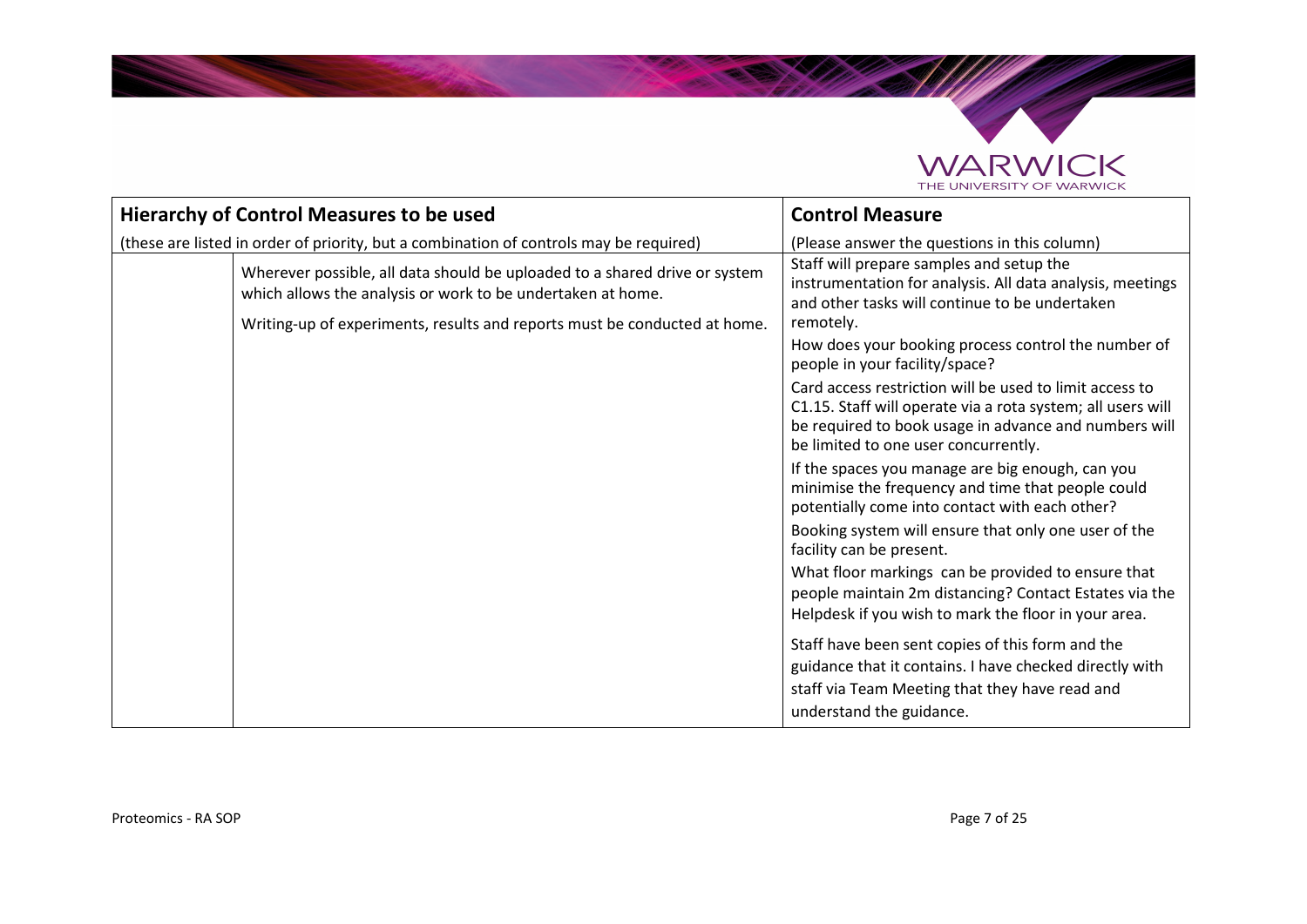

Samara

| <b>Hierarchy of Control Measures to be used</b>                                        |                                                                                                                                                                                                                                                                               | <b>Control Measure</b>                                                                                                                                                                                                                                                                           |
|----------------------------------------------------------------------------------------|-------------------------------------------------------------------------------------------------------------------------------------------------------------------------------------------------------------------------------------------------------------------------------|--------------------------------------------------------------------------------------------------------------------------------------------------------------------------------------------------------------------------------------------------------------------------------------------------|
| (these are listed in order of priority, but a combination of controls may be required) |                                                                                                                                                                                                                                                                               | (Please answer the questions in this column)                                                                                                                                                                                                                                                     |
| <b>Isolate</b>                                                                         | Where work activities have to be carried out with others, and persons<br>have to work within relative close proximity to one another for<br>intermittent work activities:                                                                                                     | Do you need to introduce screens or barriers to<br>separate people?                                                                                                                                                                                                                              |
|                                                                                        | Screens (such as Perspex screens) and barriers (to keep people back from<br>reception desks for example) must be deployed where there is regular<br>contact with people which cannot be eliminated.                                                                           | No.<br>How will you reduce the team size to be as small as<br>possible, or identify fixed teams/partnering?                                                                                                                                                                                      |
|                                                                                        | Try to keep staff groups small and consistent as far as possible, forming                                                                                                                                                                                                     | We are a team of 2 people. Only one member of staff<br>will be on-site concurrently.                                                                                                                                                                                                             |
|                                                                                        | fixed teams and partnering arrangements for people whilst at work. The<br>number of different contacts people have with others at work should be<br>kept as low as is possible.                                                                                               | How will you ensure people conduct their work away<br>from each other?                                                                                                                                                                                                                           |
|                                                                                        | Consider access for cleaners, IT staff, Estates staff, etc. and how such<br>activities can be carried out safely.                                                                                                                                                             | By only allowing one member of staff on-site and<br>limiting the places that they go to. By controlling access<br>to the laboratory and ensuring a booking system for                                                                                                                            |
|                                                                                        | Ventilation and fresh air is important - desk top humidifiers must not be<br>used in the workplace.                                                                                                                                                                           | users.                                                                                                                                                                                                                                                                                           |
|                                                                                        | Justify why you cannot conduct a meeting online, AND is there a space<br>where you can meet with a small number of staff that is in the open or<br>where there is good ventilation, and where 2 metres distancing can take<br>place? Use Teams/Zoom/Skype, etc. for meetings. | Can you open windows (including in vehicles) or doors<br>to increase ventilation to the space and permit fresh air<br>circulation? [Note: this is not applicable to containment<br>labs or spaces where there is local exhaust ventilation in<br>place as this can affect extraction efficiency] |
|                                                                                        |                                                                                                                                                                                                                                                                               | No laboratory spaces are not permitted to open<br>windows.                                                                                                                                                                                                                                       |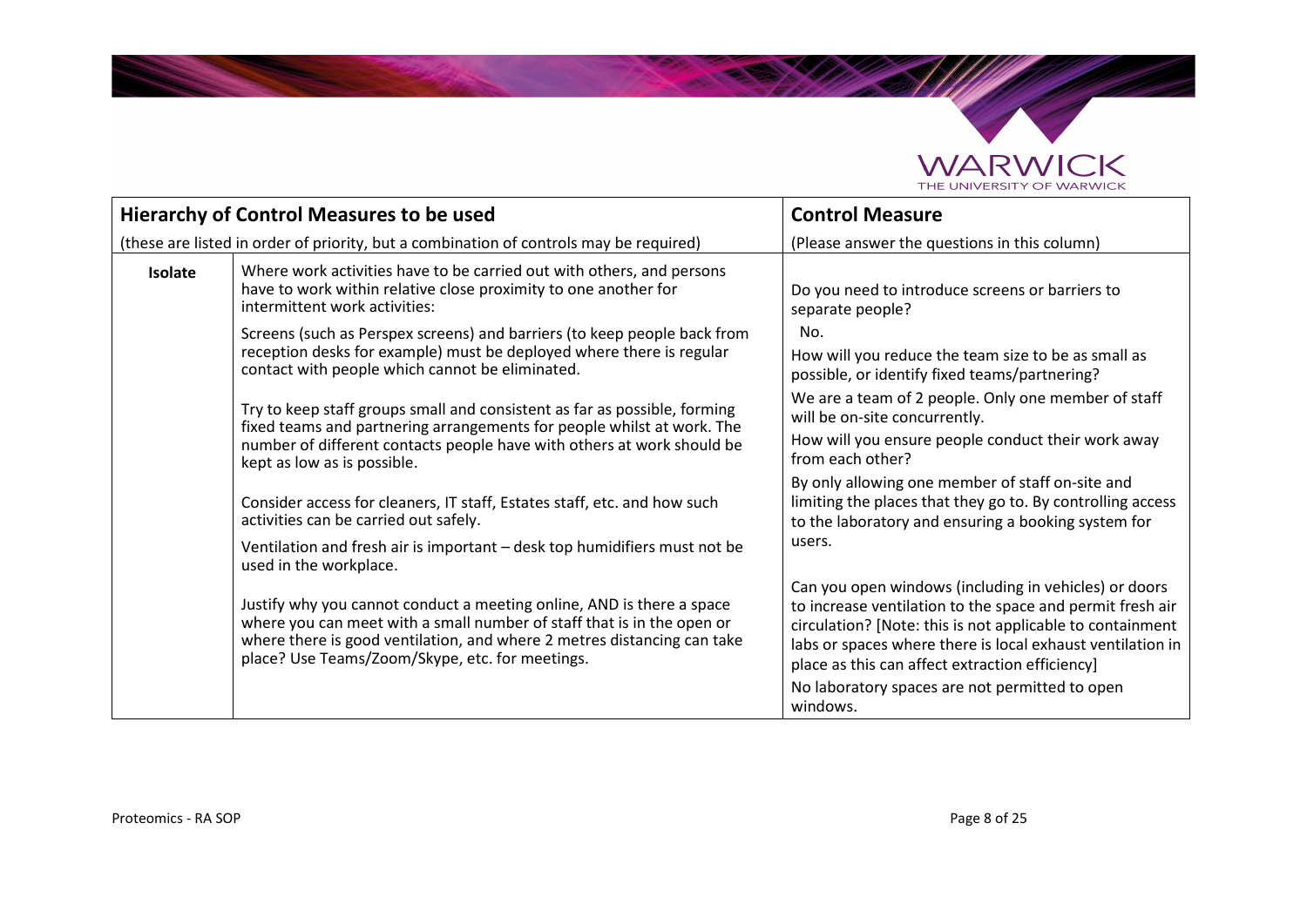

Samara

| <b>Hierarchy of Control Measures to be used</b>                                        |                                                                                                                                                                                                                                                                                                                                                                                                                                                                                                                                                                                                                                                                                                                                                                                                                                                                                                                                                                                                                                                                                                                                                                                                                                                                                                        | <b>Control Measure</b>                                                                                                                                                                                                                                                                                                                                                                                                                                                                                                                                                                                                                                                                                                                                                                                                     |
|----------------------------------------------------------------------------------------|--------------------------------------------------------------------------------------------------------------------------------------------------------------------------------------------------------------------------------------------------------------------------------------------------------------------------------------------------------------------------------------------------------------------------------------------------------------------------------------------------------------------------------------------------------------------------------------------------------------------------------------------------------------------------------------------------------------------------------------------------------------------------------------------------------------------------------------------------------------------------------------------------------------------------------------------------------------------------------------------------------------------------------------------------------------------------------------------------------------------------------------------------------------------------------------------------------------------------------------------------------------------------------------------------------|----------------------------------------------------------------------------------------------------------------------------------------------------------------------------------------------------------------------------------------------------------------------------------------------------------------------------------------------------------------------------------------------------------------------------------------------------------------------------------------------------------------------------------------------------------------------------------------------------------------------------------------------------------------------------------------------------------------------------------------------------------------------------------------------------------------------------|
| (these are listed in order of priority, but a combination of controls may be required) |                                                                                                                                                                                                                                                                                                                                                                                                                                                                                                                                                                                                                                                                                                                                                                                                                                                                                                                                                                                                                                                                                                                                                                                                                                                                                                        | (Please answer the questions in this column)                                                                                                                                                                                                                                                                                                                                                                                                                                                                                                                                                                                                                                                                                                                                                                               |
|                                                                                        |                                                                                                                                                                                                                                                                                                                                                                                                                                                                                                                                                                                                                                                                                                                                                                                                                                                                                                                                                                                                                                                                                                                                                                                                                                                                                                        | Is there good general ventilation provided by air<br>handling or air conditioning units where windows<br>cannot be opened?<br>Yes. C1.15 has a number of air conditioning units.<br>There is a laboratory fume hood, and instrument<br>exhausts are connected to monitored LEVs.                                                                                                                                                                                                                                                                                                                                                                                                                                                                                                                                           |
| <b>Control</b>                                                                         | Where 'critical activity' work within 2 metres just cannot be avoided:<br>Introduce a local system where you will know who is on site and what<br>$\bullet$<br>work they are doing and increase the level of supervision to monitor and<br>manage compliance with the working arrangements.<br>People should work from a desk or work station assigned for their<br>$\bullet$<br>exclusive use, and avoid desk sharing or hot-desking as far as possible:<br>where desks, workstations or equipment have to be shared, these should<br>be cleaned after each use.<br>Workers should conduct their activities by working side by side, or facing<br>$\bullet$<br>away from each other, rather than face to face wherever possible<br>Ensure that there is a means to regularly clean common touchpoints,<br>$\bullet$<br>doors, buttons, handles, tools, equipment etc. in spaces where you do<br>not have routine cleaning by Estates Cleaning staff.<br>Ensure that there is hand washing facilities in the spaces (with soap and<br>$\bullet$<br>water) to permit people to wash their hands before and after using any<br>equipment?<br>Introduce hand sanitiser (e.g. where limited access to soap and water)<br>$\bullet$<br>Keep work to short durations e.g. less than 15 minutes.<br>$\bullet$ | Identify any essential tasks that will require people to<br>potentially work within 2 metres of each other.<br>None.<br>Can the workplace be rearranged to allow people to<br>work side-by-side or back-to-back, rather than facing<br>each other? How can you rearrange tasks to enable<br>them to be carried out by one person, or by<br>maintaining the 2 metres distancing?<br>Yes.<br>How will you ensure the areas are being cleaned<br>regularly and at the end of the day/shift?<br>C1.15 is a clean working area, and staff will clean their<br>working area. Common touchpoints will be identified<br>and cleaned routinely prior to leaving the laboratory.<br>Cleaning will be carried out using 70% ethanol.<br>Staff will work with a dedicated keyboard and mouse<br>that they will remove at end-of-shift. |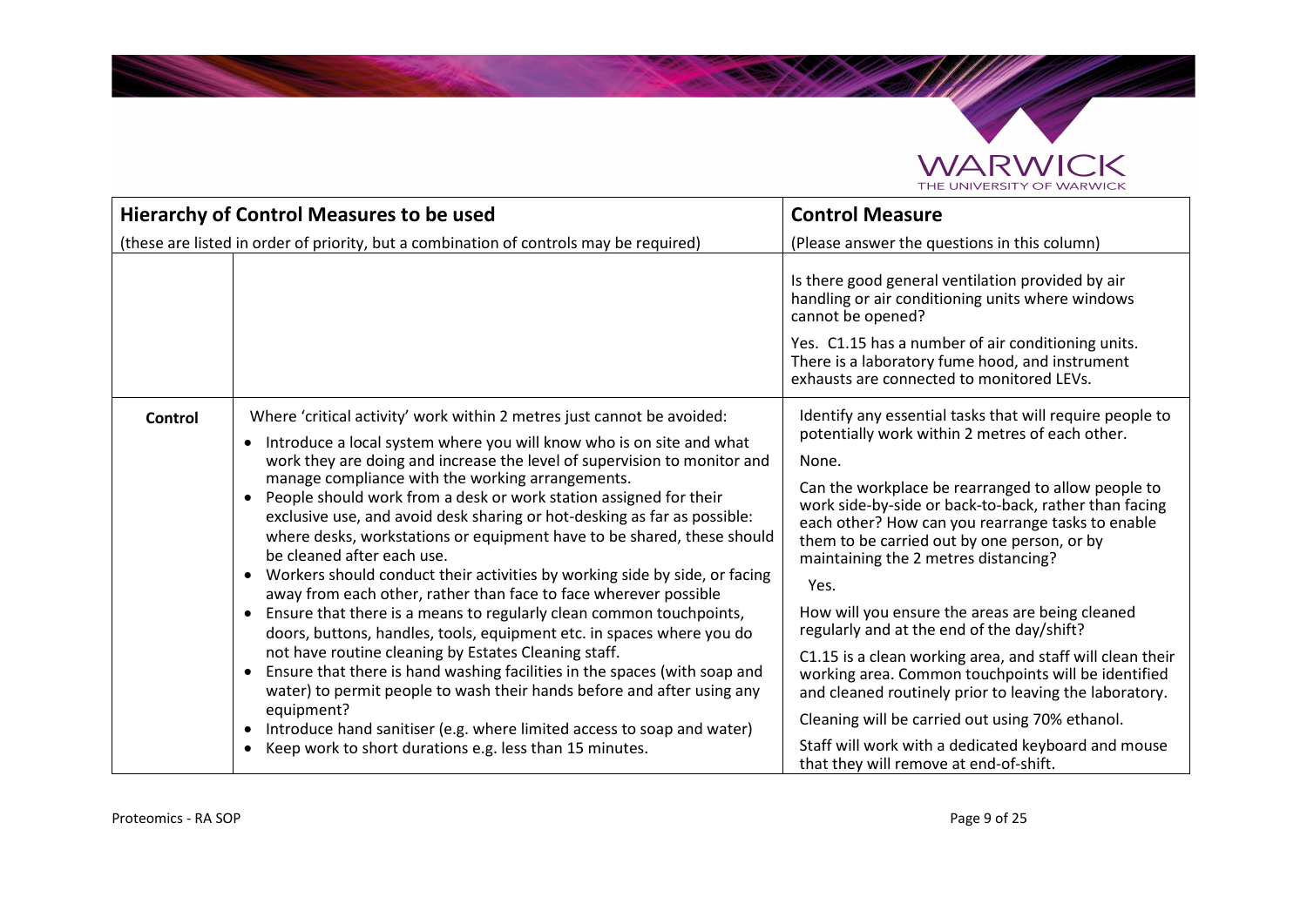

Samara

|                                            | <b>Hierarchy of Control Measures to be used</b>                                                                                                                                                                                                                                                                                                                                                                                                                                                                 | <b>Control Measure</b>                                                                                                                                                                                                                                                                                                                                                                                                                                                                                                                                                                                                                                     |
|--------------------------------------------|-----------------------------------------------------------------------------------------------------------------------------------------------------------------------------------------------------------------------------------------------------------------------------------------------------------------------------------------------------------------------------------------------------------------------------------------------------------------------------------------------------------------|------------------------------------------------------------------------------------------------------------------------------------------------------------------------------------------------------------------------------------------------------------------------------------------------------------------------------------------------------------------------------------------------------------------------------------------------------------------------------------------------------------------------------------------------------------------------------------------------------------------------------------------------------------|
|                                            | (these are listed in order of priority, but a combination of controls may be required)                                                                                                                                                                                                                                                                                                                                                                                                                          | (Please answer the questions in this column)                                                                                                                                                                                                                                                                                                                                                                                                                                                                                                                                                                                                               |
|                                            | Reduce the frequency that the lifts are used to reduce congestion and<br>$\bullet$<br>contact at all times including where the lifts are used for the movement of<br>goods from one floor to another.<br>Cleaning equipment/supplies for IT equipment (including photo-copiers,<br>$\bullet$<br>etc.) might be required, and/or added to the cleaning regime for the<br>area.<br>Consider access for cleaners, IT staff, Estates staff, etc. and how such<br>$\bullet$<br>activities can be carried out safely. | Are there enough hand washing facilities for those<br>involved in the 'critical activities'?<br>Yes.<br>Do you need to introduce hand sanitiser?<br>No.<br>Will you need to use the lift for any activities?<br>Yes. Use of the lift will be required for the movement<br>of goods; people will not use the lift. (Use of the lift<br>will contingent on Estates' building assessment<br>ensuring the lift is safe to use).<br>Will cleaners, IT Staff or Estates need to access your<br>area whilst your staff are working?<br>It is possible that Estates may need to access C1.15.<br>Prior arrangement would ensure that facility staff are<br>absent. |
| <b>First Aid and</b><br><b>Fire Safety</b> | Have you considered any high risk activities which need particular First Aid<br>or Fire Safety arrangements. If you are concerned about first aid cover or<br>fire safety contact Health and the Safety Helpdesk.<br>Security will be able to provide emergency First Aid support during this<br>period, but managers should endeavour to provide first aiders as far as is<br>possible at present.                                                                                                             | Are there any high risk activities which need particular<br>First Aid or Fire Safety arrangements.<br>No.<br>Do staff know how to access first aid kits or how to<br>contact Security for emergency first aid.                                                                                                                                                                                                                                                                                                                                                                                                                                             |
|                                            | Encourage all members of staff to act as temporary Fire Wardens during<br>this period. They can complete the Fire Warden training module available<br>on Moodle. They need to know how to flag any concerns relating to fire                                                                                                                                                                                                                                                                                    | Yes                                                                                                                                                                                                                                                                                                                                                                                                                                                                                                                                                                                                                                                        |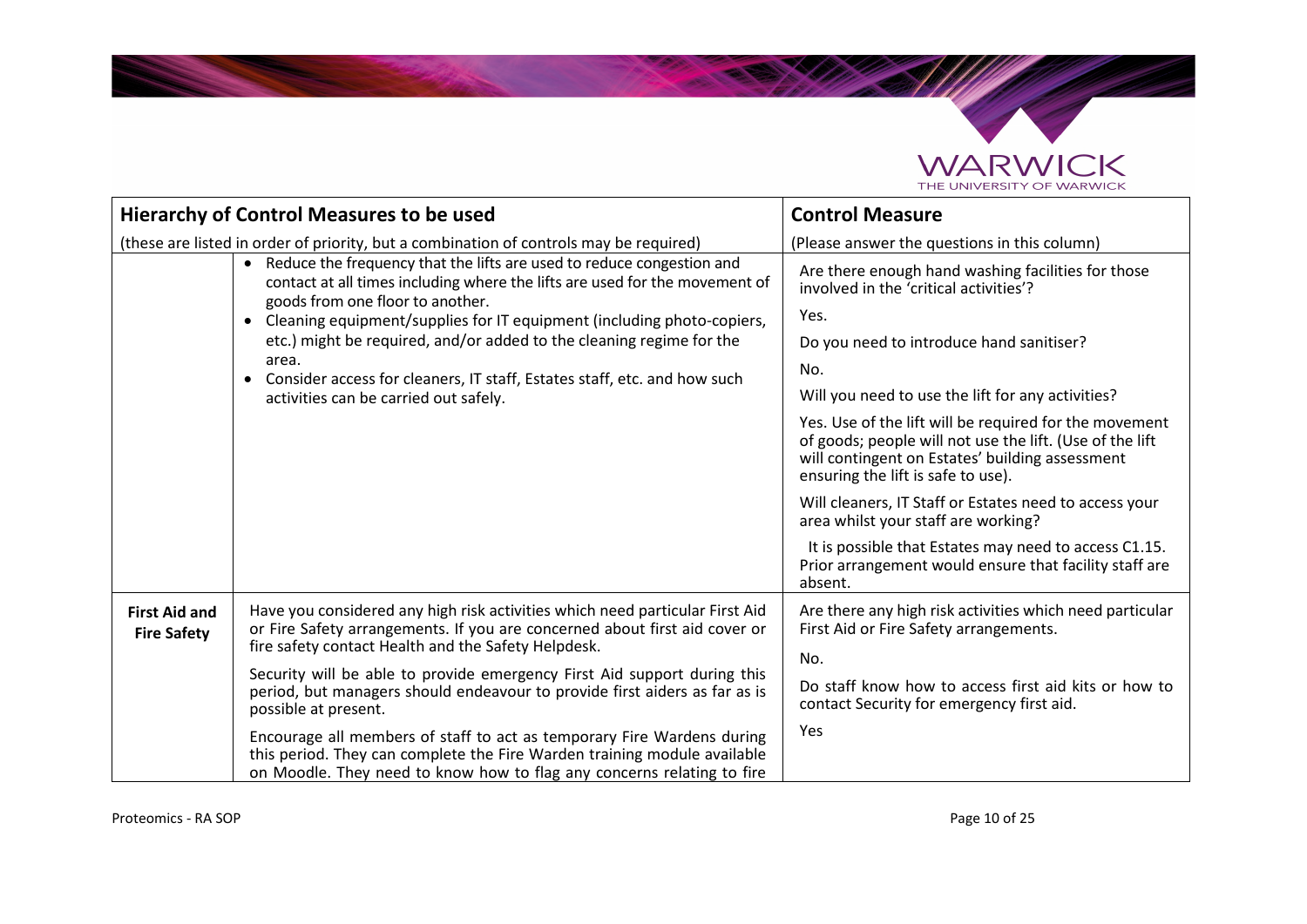

September

|                   | <b>Hierarchy of Control Measures to be used</b>                                                                                                                                                                                                                                                                                                                                                                                                                                                                                                                                                                                                                                                                     | <b>Control Measure</b>                                                                                                                                                                                                                                                                                                                                                                                                                                                                                                                              |
|-------------------|---------------------------------------------------------------------------------------------------------------------------------------------------------------------------------------------------------------------------------------------------------------------------------------------------------------------------------------------------------------------------------------------------------------------------------------------------------------------------------------------------------------------------------------------------------------------------------------------------------------------------------------------------------------------------------------------------------------------|-----------------------------------------------------------------------------------------------------------------------------------------------------------------------------------------------------------------------------------------------------------------------------------------------------------------------------------------------------------------------------------------------------------------------------------------------------------------------------------------------------------------------------------------------------|
|                   | (these are listed in order of priority, but a combination of controls may be required)<br>safety to the Health and Safety Helpdesk. Normal fire escape routes take<br>precedence over one way routes in an emergency situation.                                                                                                                                                                                                                                                                                                                                                                                                                                                                                     | (Please answer the questions in this column)<br>Do staff know how to access other risk assessments<br>relevant to their area or activity.<br>Yes.                                                                                                                                                                                                                                                                                                                                                                                                   |
| <b>Behaviours</b> | The measures necessary to minimise the risk of spread of infection rely on<br>everyone taking responsibility for their own actions and behaviours. As a<br>manager you will need to encourage an open and collaborative approach,<br>where any issues can be openly discussed and addressed.<br>Line managers must hold a 'returning to work briefing' with any staff<br>returning to campus at the earliest opportunity, sharing this completed<br>document with them in writing and allowing any questions.<br>Line managers must carry out regular team meetings to review this risk<br>assessment and arrangements with staff. Line Managers should also refer to<br>and follow any relevant HR or OD guidance. | How will you monitor compliance with the control<br>measures set out in this risk assessment?<br>Return to work briefing and sharing of risk assessment.<br>Then weekly update with staff. Users may not access<br>the laboratory without agreement with Proteomics<br>Staff; this is limited to a maximum of 1 user<br>concurrently.<br>How often will you brief and update your team on any<br>changes to this risk assessment or associated control<br>measures?<br>Review weekly and whenever a significant change to RA<br>or controls occurs. |
|                   |                                                                                                                                                                                                                                                                                                                                                                                                                                                                                                                                                                                                                                                                                                                     | How will you encourage staff to flag any concerns they<br>might have, problems or deviations from the<br>arrangements?<br>Via weekly team meeting and encouragement to share<br>best practice.                                                                                                                                                                                                                                                                                                                                                      |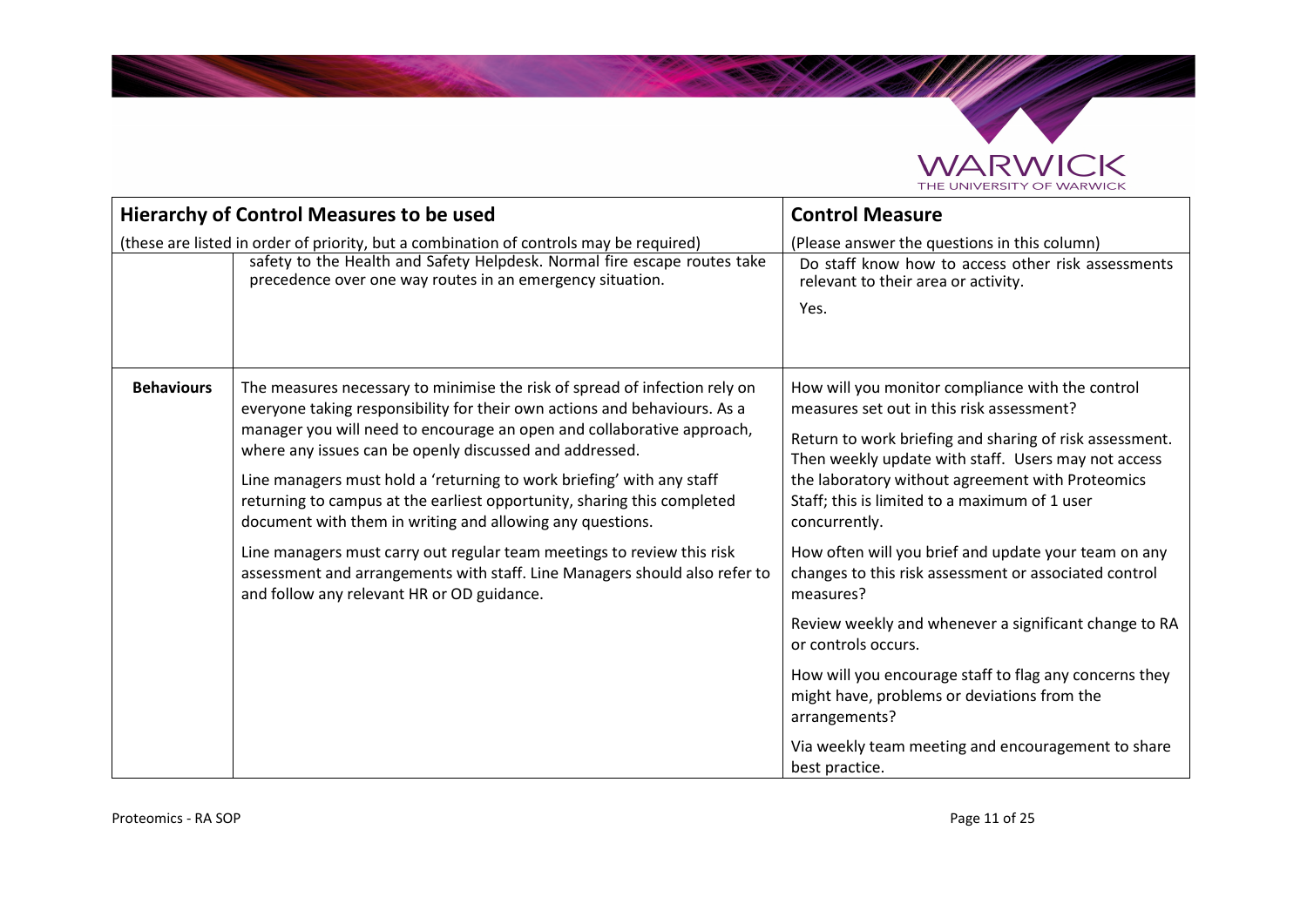

**Comment** 

| <b>Hierarchy of Control Measures to be used</b>       |                                                                                                                                                                                                                                                                                                                                                                                                                                                                                                                                                                                                                                                                                                                                                                                                                                                                                                                                                                            | <b>Control Measure</b>                                                                                                                                                                                                                                                                                                                                                                                                                                                                                                                                                                                                                                                                                                                                                                                                                                                                                                              |
|-------------------------------------------------------|----------------------------------------------------------------------------------------------------------------------------------------------------------------------------------------------------------------------------------------------------------------------------------------------------------------------------------------------------------------------------------------------------------------------------------------------------------------------------------------------------------------------------------------------------------------------------------------------------------------------------------------------------------------------------------------------------------------------------------------------------------------------------------------------------------------------------------------------------------------------------------------------------------------------------------------------------------------------------|-------------------------------------------------------------------------------------------------------------------------------------------------------------------------------------------------------------------------------------------------------------------------------------------------------------------------------------------------------------------------------------------------------------------------------------------------------------------------------------------------------------------------------------------------------------------------------------------------------------------------------------------------------------------------------------------------------------------------------------------------------------------------------------------------------------------------------------------------------------------------------------------------------------------------------------|
|                                                       | (these are listed in order of priority, but a combination of controls may be required)                                                                                                                                                                                                                                                                                                                                                                                                                                                                                                                                                                                                                                                                                                                                                                                                                                                                                     | (Please answer the questions in this column)                                                                                                                                                                                                                                                                                                                                                                                                                                                                                                                                                                                                                                                                                                                                                                                                                                                                                        |
| One way<br><b>Routes and</b><br><b>Passing Places</b> | Line Managers must find out any local temporary instructions on any<br>access/egress arrangements, one way routes and passing places. These must<br>be shared with your staff. Normal fire escape routes take precedence over<br>one way routes in an emergency situation.                                                                                                                                                                                                                                                                                                                                                                                                                                                                                                                                                                                                                                                                                                 | Are your aware of all of the local temporary instructions<br>on any access/egress arrangements, one way routes<br>and passing places. And can you easily relay these to<br>your staff? Staff will follow all local and temporary<br>instructions and arrangements.                                                                                                                                                                                                                                                                                                                                                                                                                                                                                                                                                                                                                                                                  |
| Communal<br>areas                                     | It is important that people continue to take breaks from their work activity.<br>Communal areas which are used for breaks and meals must be arranged to<br>ensure that people maintain 2 metre separation at all times.<br>If people need to remain on campus, they should be encouraged to take<br>their breaks outside in the fresh air, while maintaining 2 metre separation.<br>People should bring their own food, which ideally does not require the use<br>of a microwave, as there will potentially be limited access to kitchen or<br>catering facilities.<br>Kitchenettes, etc. must have floor markings to ensure that they do not<br>become overcrowded and allow queuing, back-to-back working and one-<br>way systems.<br>Toilets, changing rooms, showers, etc. must be managed to ensure that they<br>do not become crowded. ALL personal items MUST be removed from<br>showers and changing rooms unless they are placed in a plastic bag in a<br>locker. | What arrangements have been made to allow safe<br>breaks?<br>Staff must minimise their time on-campus and only<br>carry out critical activities; all other tasks must be<br>undertaken remotely.<br>Whenever possible, breaks should be take outdoor in<br>areas with good ventilation. 2 metre separation must<br>be maintained.<br>Indoor breaks from laboratory work can take place in<br>the Proteomics Office (C1.10), ensure sole occupancy in<br>the room and at individual workstation (no sharing of<br>workstations). The office area (desks/door handles etc.)<br>should be cleaned after use with 70% ethanol.<br>Staff should bring there own food that does not require<br>use of kitchen facilities. Staff should bring there own<br>cool bag to avoid use of fridges.<br>SLS local regulations will be followed in respect to use<br>of toilets, showers etc.<br>Personal items must be stored in personal lockers. |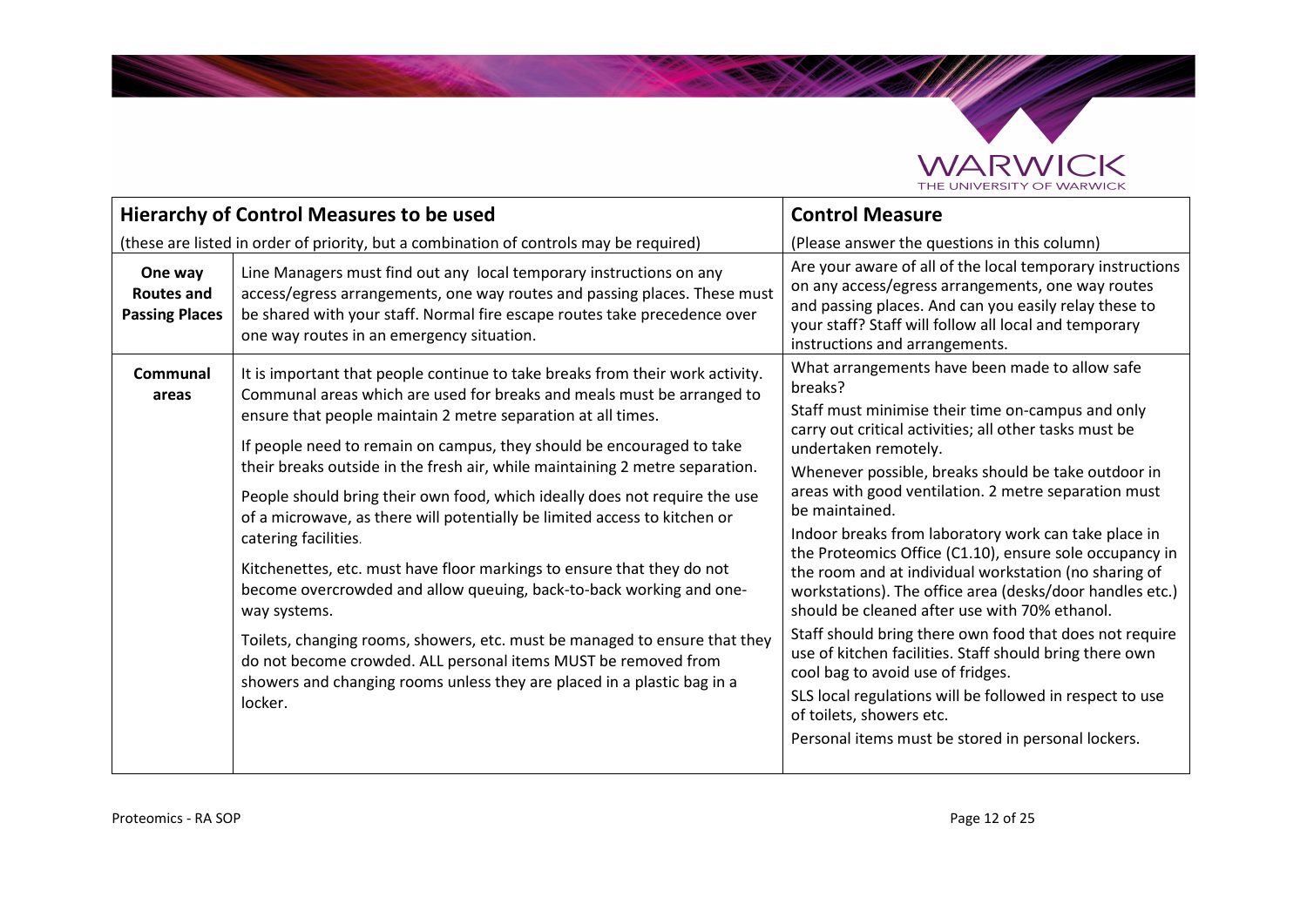

**September** 

|                               | <b>Hierarchy of Control Measures to be used</b>                                                                                                                                                                                                                                                                                                                                                                                | <b>Control Measure</b>                                                                                                                                                                                                                                                                                                                                                                      |
|-------------------------------|--------------------------------------------------------------------------------------------------------------------------------------------------------------------------------------------------------------------------------------------------------------------------------------------------------------------------------------------------------------------------------------------------------------------------------|---------------------------------------------------------------------------------------------------------------------------------------------------------------------------------------------------------------------------------------------------------------------------------------------------------------------------------------------------------------------------------------------|
|                               | (these are listed in order of priority, but a combination of controls may be required)                                                                                                                                                                                                                                                                                                                                         | (Please answer the questions in this column)                                                                                                                                                                                                                                                                                                                                                |
|                               |                                                                                                                                                                                                                                                                                                                                                                                                                                |                                                                                                                                                                                                                                                                                                                                                                                             |
| Personal<br><b>Protective</b> | Workplaces should NOT encourage the precautionary use of extra PPE to<br>protect against Covid-19 (except when responding to suspected or<br>identified cases of Covid-19).                                                                                                                                                                                                                                                    | Refer to your activity-based risk assessment for any<br>PPE requirements.                                                                                                                                                                                                                                                                                                                   |
| Equipment<br>(PPE)            | Where PPE is deemed necessary as a control measure to ensure the safety<br>of the individual for the work activity that they are undertaking, e.g. work                                                                                                                                                                                                                                                                        | Normal laboratory PPE (labcoats and safety glasses)<br>must be worn in C1.15. Lab coats will be assigned to<br>individual members of the team.                                                                                                                                                                                                                                              |
|                               | involving hazardous substances, it must continue to be worn.<br>Workers MAY choose to use a home-made face covering in the workplace,<br>but this should NOT be a substitute for 2 metre distancing and more<br>effective hygiene measures (regular handwashing, use of sanitisers, and<br>catching coughs and sneezes in a tissue).<br>Workers who choose to use a face covering should be supported in its<br>effective use. | All staff and users must ensure that they have read and<br>comply with the Proteomics RTP risk assessments and<br>standard operating procedures for the tasks that they<br>are carrying out.<br>If any of your team choose to use a face covering, what<br>instruction will you provide to enable them to use it to<br>best effect?                                                         |
|                               |                                                                                                                                                                                                                                                                                                                                                                                                                                | Team members may choose to wear a face covering but<br>must still comply with all other regulations in this risk<br>assessment; 2 metre distancing, regular handwashing<br>etc.<br>Face coverings are not PPE; normal laboratory PPE must<br>be worn where appropriate, please refer to controls<br>stipulated in the Proteomics Risk Assessment relevant<br>to the task being carried out. |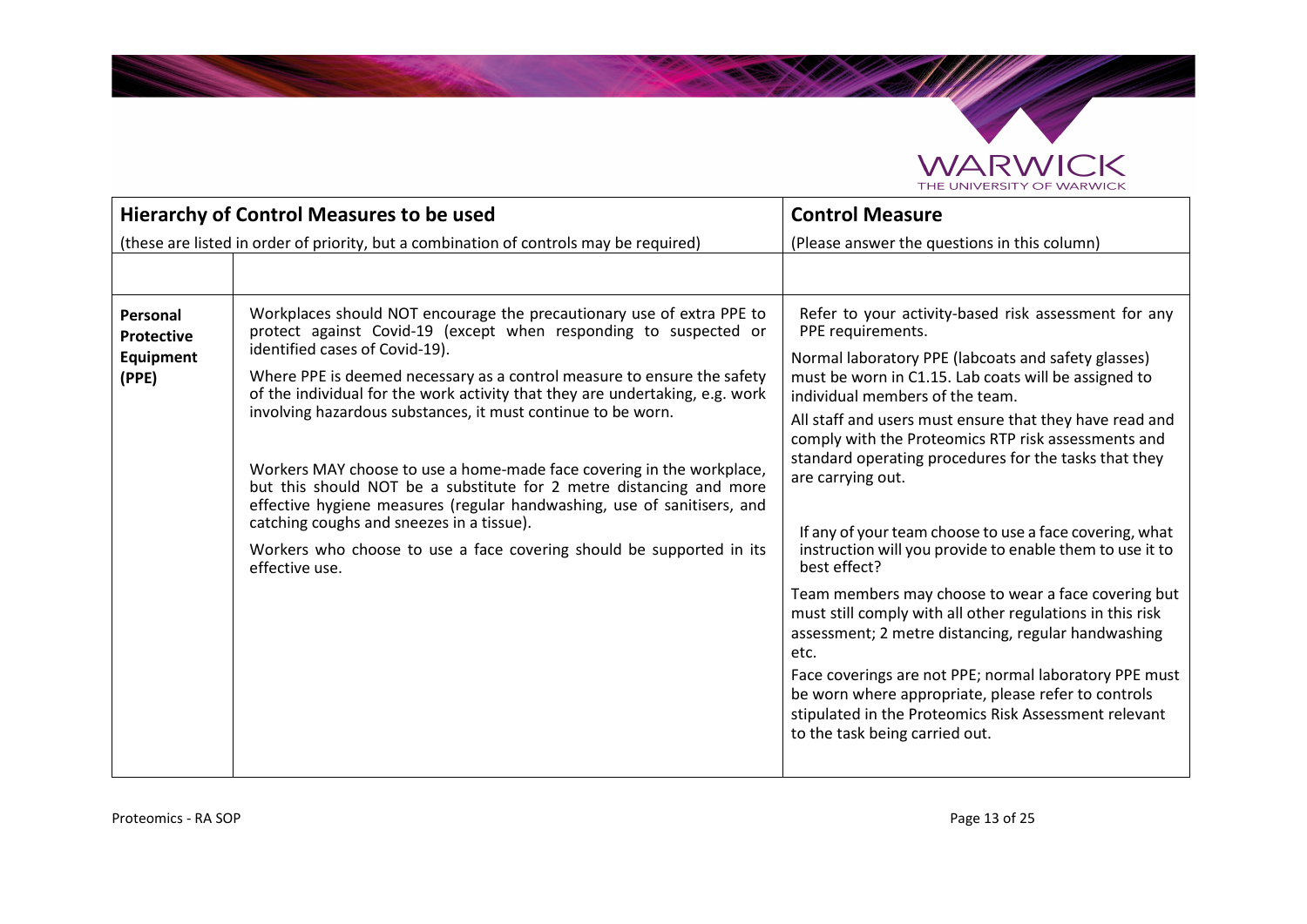

**START COM** 

| <b>Hierarchy of Control Measures to be used</b> |                                                                                                                                                                                                                                              | <b>Control Measure</b>                       |
|-------------------------------------------------|----------------------------------------------------------------------------------------------------------------------------------------------------------------------------------------------------------------------------------------------|----------------------------------------------|
|                                                 | (these are listed in order of priority, but a combination of controls may be required)                                                                                                                                                       | (Please answer the questions in this column) |
| <b>Guidance to</b><br>staff                     | Have you issued the Covid-19 guidance to all of those that are returning to<br>work to carry out 'critical activities' (see appendix A)?                                                                                                     | Yes                                          |
|                                                 | Have you arranged briefing sessions on the risk assessment and SOP with<br>staff?                                                                                                                                                            | <b>Yes</b>                                   |
|                                                 | Have you arranged 121 meetings with staff who are vulnerable, living with<br>vulnerable people, pregnant, in the BAME community, are disabled or who<br>might have child care (or other care provision) challenges at this point in<br>time? | <b>Yes</b>                                   |

| Tick here if the level of risk is acceptable to permit the work<br>activity to take place<br>(once you have put the control measures above in place) |  | Line Manager<br><b>Signature</b> | $\mathbb{Z}^{\rho}$ |
|------------------------------------------------------------------------------------------------------------------------------------------------------|--|----------------------------------|---------------------|
|------------------------------------------------------------------------------------------------------------------------------------------------------|--|----------------------------------|---------------------|

**List of people that this assessment has been shared with:** 

**Dr Alex Jones (RTP Proteomics Academic Lead)**

**Dr Cleidiane Zampronio (RTP Proteomics Chief Technician)**

**Dr Ian Hancox (RTP Technology Engagement Manager)**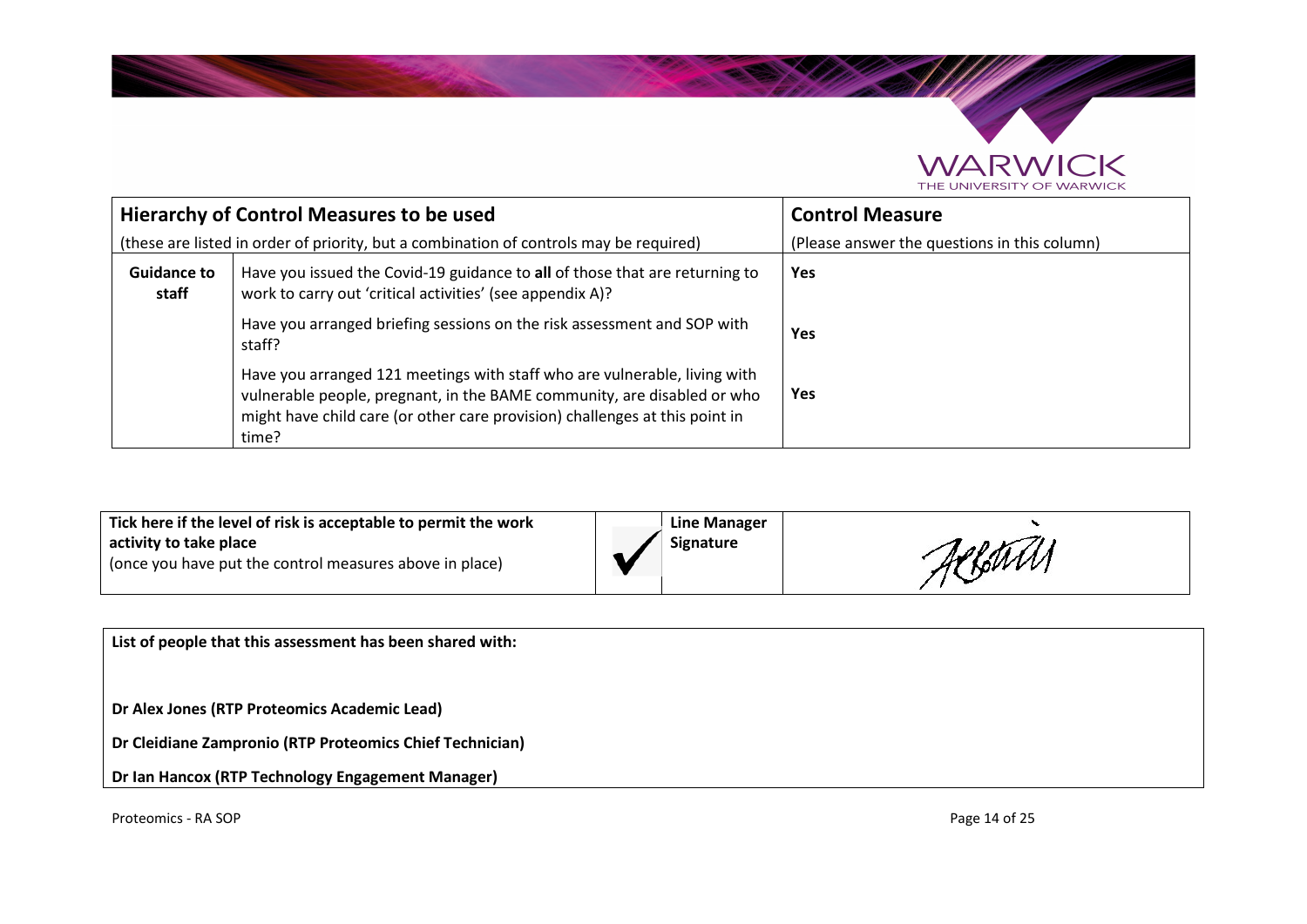



**Mary Bagnall (SLS/WMS Health and Safety Officer)** 

**Janine Kimpton (SLS Head of Technical Services)** 

**Review date:** this assessment needs to be reviewed and updated should anything change, should people raise any concerns, or at least once every week

| <b>Approved By</b> |               |                 |
|--------------------|---------------|-----------------|
| (HOD or Director)  | David Leadley | Signature       |
| Date               | 26/05/2020    | <b>Position</b> |
| <b>Review Date</b> |               |                 |

| d By<br>ctor) | David Leadley | Signature | Hart Read on                                                  |
|---------------|---------------|-----------|---------------------------------------------------------------|
| Date          | 26/05/2020    |           | <b>Position</b>   DPVC for Research (infrastructure & Ethics) |

**Print and sign a copy, and share electronically with those involved in the 'critical activity' which is requiring them to come into the University to work.** 

**Send an electronic copy to your Health and Safety Officer or Health and Safety Adviser.** 

**Complete and position the Covid 19 Secure Poster in your respective workspace(s).**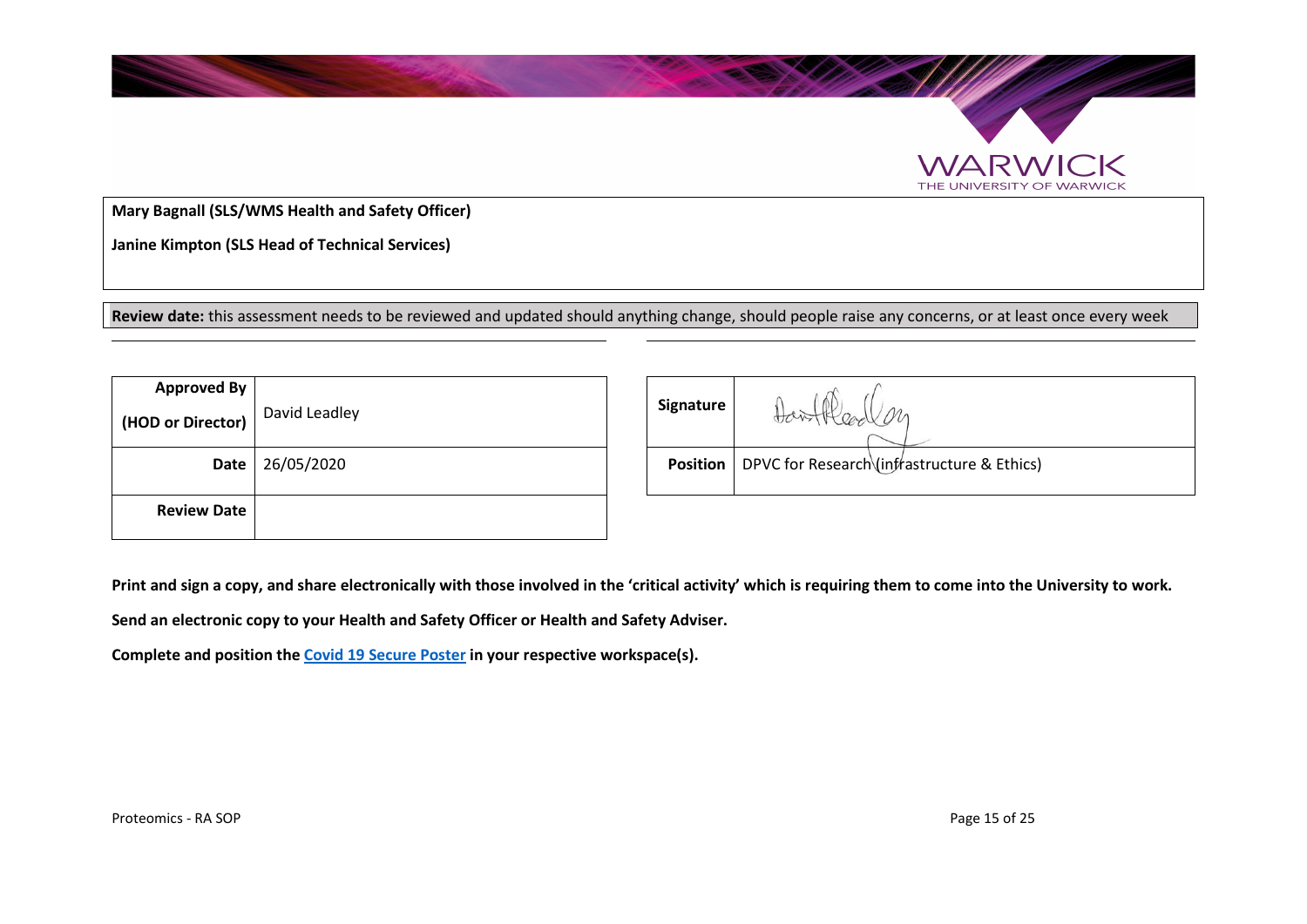

# **Standard Operating Procedure for returning to work to carry out 'Critical Activities' during Covid-19 lockdown easing period**

This guidance sets out the general principles on things to consider before permitting people to return to work to carry out 'critical activities' post easing of the lockdown measures. These guidelines have been drafted to mitigate the potential resurgence of Covid-19 in the workplace after re-opening. In essence the general principles will require the University to continue to apply the Public Health England (PHE) guidelines which are:

| <b>Social distancing</b>                                            | Workers must follow the guidance on staying at home and away from others (social<br>distancing). Where they cannot work from home, they must follow the same<br>principles of social distancing while travelling to and from work and while at work.<br>This will require some thought about how the 2m distancing measures can be<br>applied at work. Managers/Supervisors will carry out an assessment of this.                                                                                                                                                                                                                                                            |
|---------------------------------------------------------------------|------------------------------------------------------------------------------------------------------------------------------------------------------------------------------------------------------------------------------------------------------------------------------------------------------------------------------------------------------------------------------------------------------------------------------------------------------------------------------------------------------------------------------------------------------------------------------------------------------------------------------------------------------------------------------|
| Self-isolation                                                      | Anyone who either has a high temperature or a new persistent cough or is within<br>14 days of the day when the first member of their household showed symptoms<br>of Coronavirus (Covid-19) must not come in to work, but must follow the guidance<br>on self-isolation.                                                                                                                                                                                                                                                                                                                                                                                                     |
| <b>Person at increased</b><br>risk                                  | Anyone who is at increased risk of severe illness from Covid-19 ('Clinically<br>Vulnerable') should continue to follow the 'strict social distancing' rules as<br>recommended by the Government and as per the instructions in any advice that<br>they have received from the NHS or their GP during this crisis.                                                                                                                                                                                                                                                                                                                                                            |
| Persons defined on<br>medical grounds as<br>extremely<br>vulnerable | Anyone identified as 'Clinically Extremely Vulnerable' will have been advised in a<br>letter from the NHS or from their GP/health authority and must follow the<br>guidance on shielding and protecting extremely vulnerable people.                                                                                                                                                                                                                                                                                                                                                                                                                                         |
| Living with a<br>person in one of<br>the above groups               | Anyone living with a person who is at increased risk of severe illness ('Clinically<br>Vulnerable'), or an 'Clinically Extremely Vulnerable' person who is shielding from<br>Coronavirus (Covid-19), should stringently follow the guidance on social<br>distancing and minimise contact outside the home.                                                                                                                                                                                                                                                                                                                                                                   |
| If someone falls ill                                                | If someone develops a high temperature or a persistent cough while at work,<br>they should:<br>Ensure their manager or supervisor is informed (via telephone prefereably)<br>$\bullet$<br>Return home immediately<br>$\bullet$<br>Avoid touching anything<br>$\bullet$<br>Cough or sneeze into a tissue and put it in a bin, or if they do not have tissues,<br>$\bullet$<br>cough and sneeze into the crook of their elbow.<br>Arrange a Covid-19 test as per the Covid-19 testing guidance.<br>They must then follow the guidance on self-isolation and not return on to site until<br>their period of self-isolation has been completed or test has been proven negative. |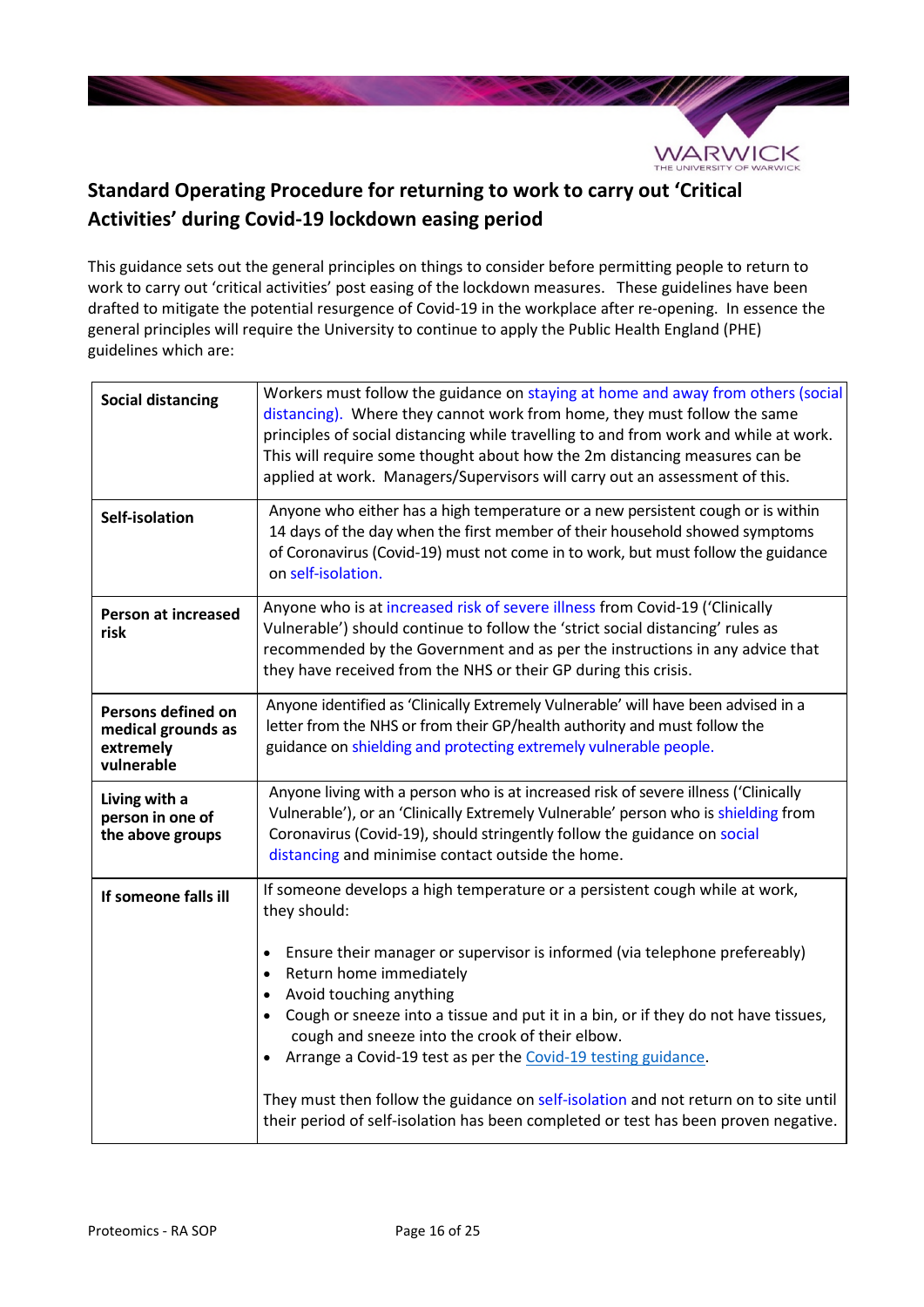## **The University will:**

Share all Risk Assessments and SOPs with staff and encourage staff to comment on and influence the content of the assessments and the associated control measures.

Continue to have an operational emergency team in place comprising of essential staff to respond to any emergency.

Establish procedures for alert and outbreak verification to receive early warnings should the virus appear on campus.

Utilise existing communication channels for the drafting of situation reports, briefings, back-up of information, etc. for internal and external stakeholders.

Follow its existing contingency plans which address the impact of potential resurgence of disease in the workplace after re-opening including a mechanism for identifying triggers that could change the current approach being adopted.

Carry out building assessments to consider safety arrangements (2 metre distancing, hand washing, sanitiser, barriers, screens, access controls, etc.) in communal and shared spaces, including entrances, exits, stair wells, lifts, corridors, toilets, showers, locker rooms, kitchens and rest areas.

#### **Managers / Supervisor Responsibility**

The first principle will be to decide whether work activities are 'critical' and should recommence or whether there are other ways of completing that work, e.g. continued working from home.

Managers otherwise will need to complete the above risk assessment of the Covid-19 hazard which will consider the spaces that they have people working in and determine whether they can maintain 2 meter distancing in that space whilst carrying out the required work activities.

Where people are continuing to work from home, whether using a desktop PC, laptop or with paper-based activities, then the work is generally 'low-risk' and they should continue to use the guidance available for Working from Home.

For work activities that can only be conducted by coming in to work and deemed 'critical', then the risk control measured and general principles within this document need to be applied by everyone.

#### **Sharing Information with Staff**

Line Managers will complete the above risk assessment and a completed copy of the risk assessment outlining the control measures that need to be put into place to permit 'critical activities' to be carried out on campus will be provided to all those involved in the 'critical activities'.

The following guidelines need to be followed by every person coming on to campus in order to try to prevent a resurgence / spread of the Covid-19 infection. A copy of these guidelines will also be shared with staff.

#### **If Staff have Concerns**

If staff are unsure or feel that the control measures are not adequate, or are not working, they should discuss with their manager or supervisor in the first instance. If necessary they can escalate concerns to their Health and Safety Representative and/or their Health and Safety Office/Adviser or the H&S Helpdesk. If necessary they can stop work: **there is nothing so important that it cannot be done safely**!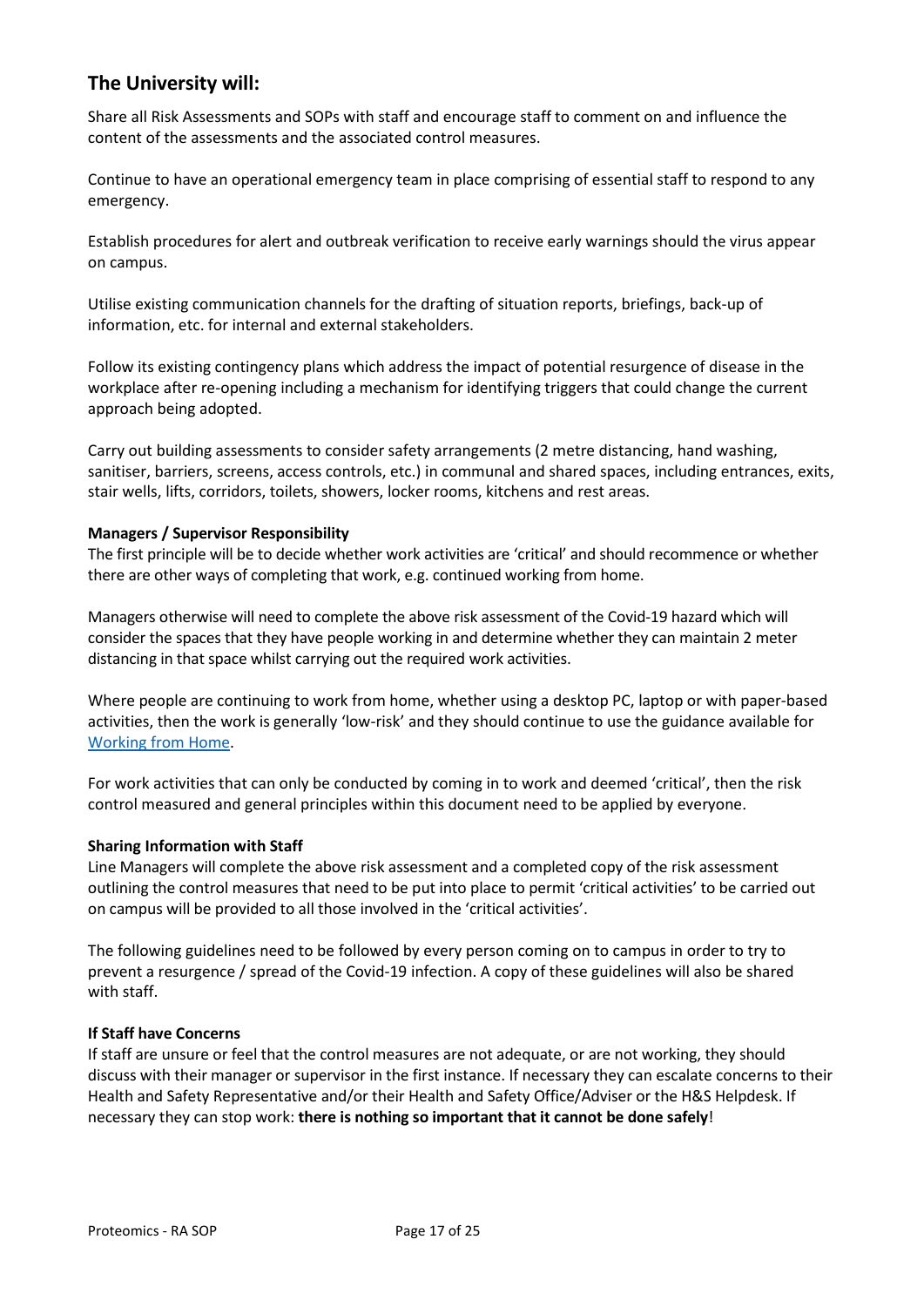## **General principles to be applied for those coming in to work to carry out 'critical activities'**

## **1. Travel to Work**

Wherever possible people should travel to campus alone or with those that they live with using their own transport, or by walking or cycling.

Those that drive to work must:

- Wherever possible park their vehicle in a space away from other vehicles, or park so that cars are not positioned driver door to driver door.
- Consider staggering their arrival and departure times in order to avoid congestion (times will need agreement with a line manager / supervisor).

#### **2. Driving at Work**

For those that need to travel whilst at work (i.e. around campus, between campuses or other locations). Wherever possible members of staff should travel alone. If staff have no option but to share a vehicle, then they should:

- Share with the same individuals and with the minimum number of people at any one time
- Wherever possible maintain a distance of two metres and avoid touching their faces
- Maintain good ventilation (i.e. keeping the windows open) and face away from each other during the journey
- Wash their hands for 20 seconds using soap and water or hand sanitiser if soap and water are not available before entering and after getting out of the vehicle
- Regularly clean the vehicle using gloves and standard cleaning products, with particular emphasis on handles and other surfaces which may be touched during the journey.

#### **3. Access to/Egress from Buildings**

- Non-essential visitors should not be invited on to campus.
- There will be a reduced building occupancy during this period for each building. Managers will be required to liaise with Estates to determine the occupancy numbers for each space.
- Start and finish times should be staggered to reduce congestion and contact in agreement with your line manager.
- Two meter distancing will need to be maintained on entry and exit from buildings. Follow any signage in place as there could be a change made to the number of access points into the buildings or a oneway system introduced in order to reduce congestion on circulation routes.
- There will be no planned fire emergency evacuations during the lockdown easing period, so if the fire alarm sounds, people will be encouraged to leave the building as normal, using all available exits, rather than congregating on normal staircases. Any one-way system introduced can be ignored at this time.
- Allow plenty of space between people waiting to enter / leave each building.
- Signage may be in place in certain locations:
	- $\circ$  Floor markings may be put down to ensure 2 metre distance is maintained between people when queuing
	- o Reminding workers not to attend if they have symptoms of Coronavirus (Covid-19) and to follow PHE guidelines
- Entry systems will continue to be in operation as these do not require persons to make personal contact with them.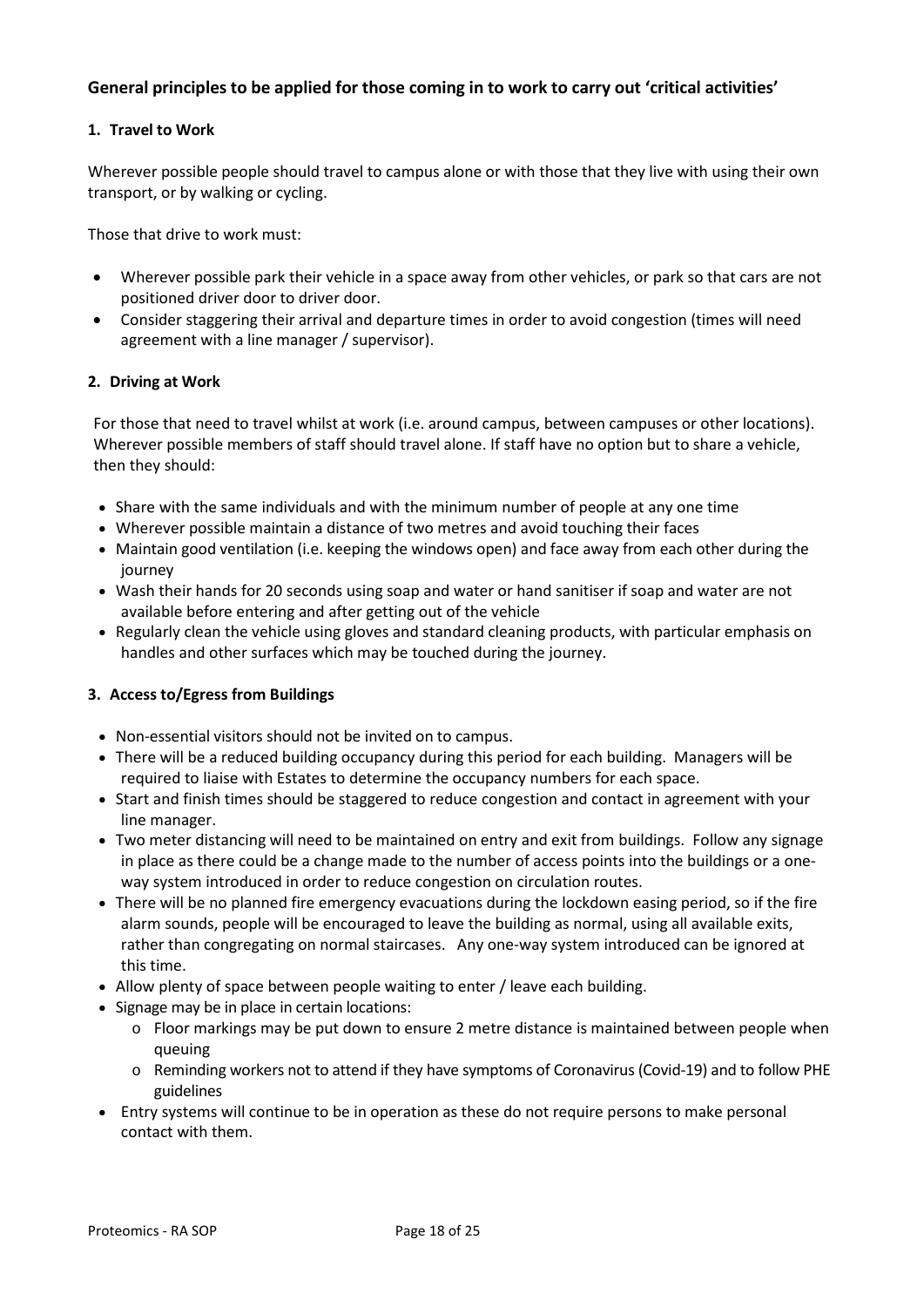- People will be encouraged to wash their hands for 20 seconds using soap and water or to use sanitiser when entering and leaving buildings.
- Common contact surfaces in receptions, offices, circulation spaces and door furniture will continue to be cleaned, particularly during peak flow times.
- Persons needing to meet one another will be encouraged to hold gatherings online, or if this is not possible then meetings should be outdoors or in well ventilated spaces where good distancing can also be maintained.
- Where deliveries need to be made, drivers and staff members should wash or sanitise their hands before and after handling.

## **4. Use of Circulation Spaces and Lifts**

- One-way systems may be put into place to avoid congestion and crossing people's paths within a 2m distance. Everyone must follow these (where they are in place) and wherever possible maintain a 2m distance from others.
- Stairs should be used in preference to lifts (with the exception of goods lifts) and, as they are small confined areas, lifts should only be used by one person at a time and only by those staff or students who are unable to safely use the stairs during this period.

## **5. Personal Hygiene**

- Staff should not come in to work if showing symptoms of Covid-19 and should self-isolate for 14 days if other members of their household have symptoms until a test has determined that it is not Covid-19. (See University Covid-19 testing guidance).
- Avoid skin to skin and face to face contact.
- Staff must follow the hand washing guidelines and regularly wash hands with soap and water.
- Those that are required to wear protective gloves for their work to ensure they are removed so to avoid cross-contamination.
- Tissues and other waste to be disposed of in local waste bins regularly.
- Staff to follow the Government's advice: Catch it, Bin it, Kill it



#### **6. Hand Washing**

- The University will ensure that there is an adequate supply of soap and fresh water to wash hands regularly. Staff to wash their hands with soap and warm water for at least 20 seconds each time.
- The University will provide hand sanitiser (minimum 60% alcohol based) where hand washing facilities are unavailable.

#### **7. Toilet Facilities**

- In most locations around campus it will be impossible to restrict the number of people using toilet facilities at any given time. That said, if required to queue, anyone queuing should ensure 2 metre distancing is maintained and as much space is permitted to circulate otherwise within the toilet facilities themselves.
- Everyone must wash their hands following the Hand Washing guidance after using the toilet facilities and should dry their hands properly.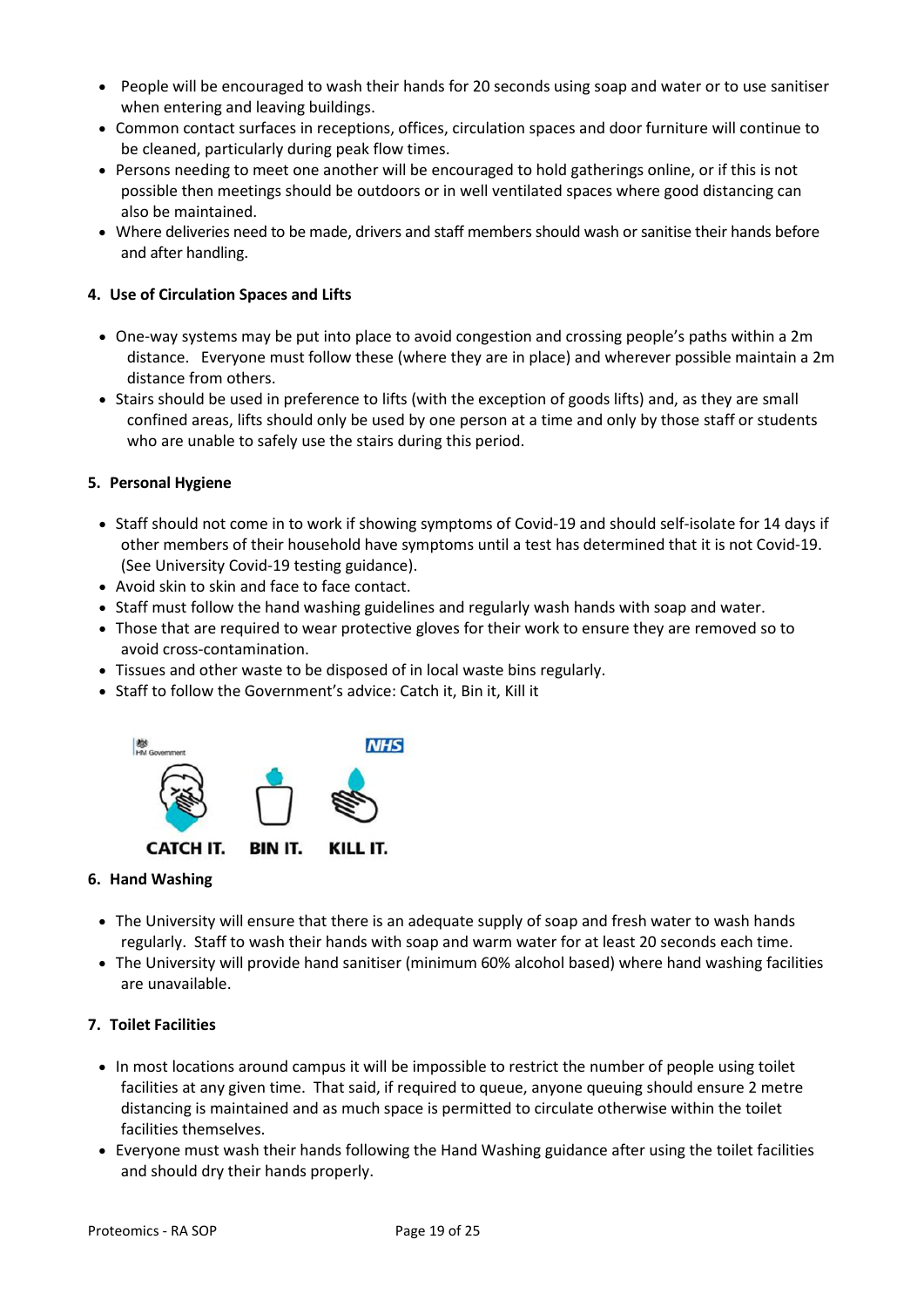- Cleaning regimes for toilet facilities, particularly door handles, locks and the toilet flushes will be maintained.
- Cleaning staff will empty toilet facility waste receptacles regularly.

## **8. Cafes and Rest Areas**

Cafes on campus will be offering a reduced service during the lockdown easing period, possibly just a take away option at times, and some will remain closed. Where possible staff should bring their own food to work and return to their work locations (where safe to do so to consume food) and eat there, or at some other external space away from others.

- Staff will observe 2 metre distancing measures whilst queuing.
- People should stagger break times to reduce congestion.
- Drinking water will remain provided with enhanced cleaning measures of the tap mechanism.
- Those using shared kitchens should frequently clean surfaces that are touched regularly, using standard cleaning products e.g. kettles, refrigerators, microwaves.
- Hand cleaning facilities or hand sanitiser should be available at the entrance to any room where people eat and should be used by workers when entering and leaving the area.
- All rubbish should be put straight in the bin and not left for someone else to clear up.
- Crockery, eating utensils, cups etc. should be washed and dried between uses.
- Payments should be taken by contactless card wherever possible.
- Canteen staff should wash their hands often with soap and water for at least 20 seconds before and after handling food.
- Staff within café areas and rest rooms will need to monitor compliance.

#### **9. Waste Disposal**

- Cleaning staff to regularly empty any local waste bins into the larger waste receptacles so that they can be regularly disposed of.
- Cleaning staff will regularly empty toilet facility waste receptacles so that any hand towel rubbish does not accumulate.

## **10.Changing Facilities, Showers and Drying Rooms**

There are a number of buildings that have changing facilities, showers and areas for drying clothes.

- Based on the size of each facility, the number of people that may use these facilities at any one time will be displayed on the outside to maintain a distance of two metres.
- A staggered start and finish times should reduce congestion and contact of these facilities.
- Facilities will be cleaned throughout the day and at the end of each day.
- Use any rubbish bins provided as these will be regularly emptied and the waste disposed of.

#### **11.First Aid and Emergency Service Response**

The primary purpose of First Aid is to preserve life and first aid should be administered if required and until the emergency services attend.

When planning work activities, a check should be made that there is an adequate provision of first aid resources. Not all staff will be returning to work, so check who is in and who may be able to provide support at the times you are going to be in work.

 Security staff are all First Aiders, but this is not their only role on campus, so if you are planning to conduct high-risk work, consider whether the work should be delayed or provide additional competent first aid resources.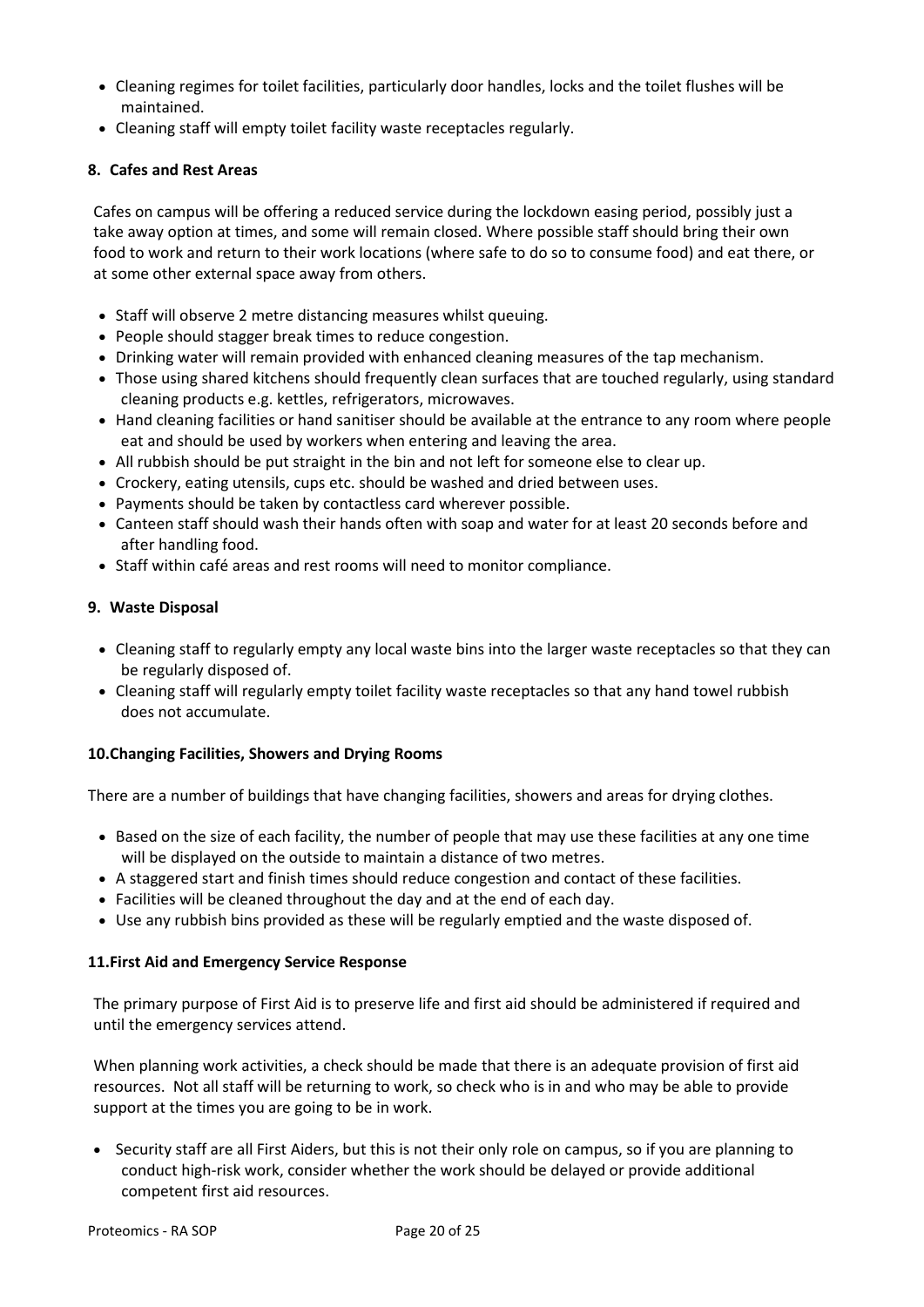Consideration must also be given to potential delays in emergency services response, due to the current pressure on resources.

## **12.Cleaning**

Enhanced cleaning procedures will be in place across campus, particularly in communal areas and at touch points including:

- Taps and washing facilities.
- Toilet flush and seats.
- Door handles and push plates.
- Hand-rails on staircases and corridors.
- Lift and hoist controls.
- Machinery and equipment controls.
- All areas used for eating must be thoroughly cleaned at the end of each break and shift, including chairs, door handles, vending machines and payment devices.
- Rubbish collection and storage points should be increased and emptied regularly throughout and at the end of each day.
- Staff are responsible for cleaning of their own telephones, keyboards, desks and equipment in their immediate vicinity.
- Local arrangements should be implemented by managers for cleaning photocopiers and other office equipment.
- Local arrangements should also be implemented by managers for cleaning workshop and laboratory machinery, equipment or controls.
- In high hazard spaces, cleaning will be the responsibility of the space users unless there are arrangements in place with Campus Cleaning Services.

#### **Useful Links:**

- 1. University of Warwick Health and Safety Services
- 2. Government Guidance on Working Safely
- 3. Health and Safety Executive
- 4. TUC

To contact Health and Safety Services e-mail:

HealthSafetyHelpDesk@warwick.ac.uk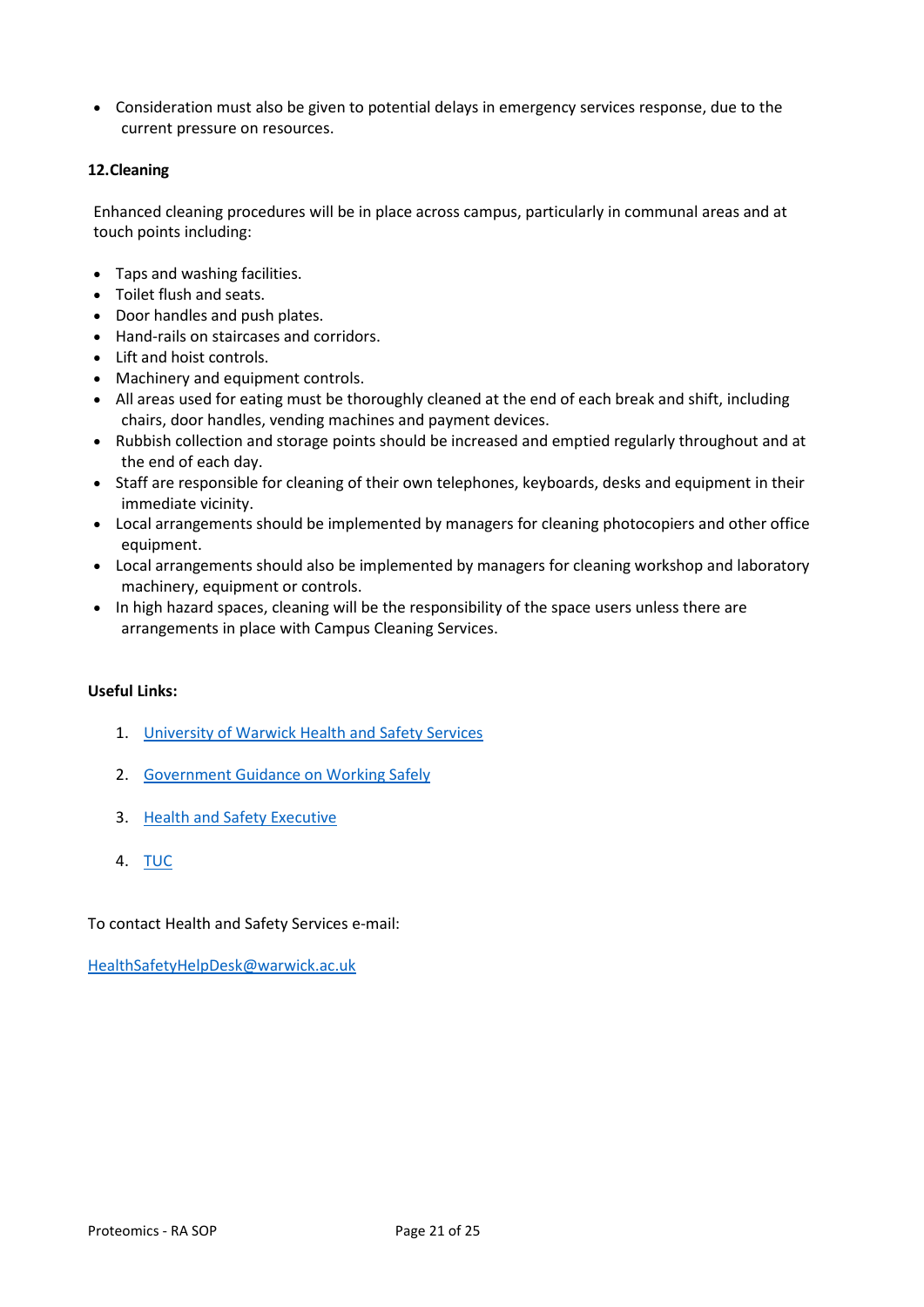# **Appendix 1: RTP Proteomics – Return to Work Assessment**

## **1. Situational assessment**

The RTP proteomics laboratory (C1.15) is located in Life Sciences C-Block first floor (C1.15). Optimal access route for staff (minimising communal areas and points of contact, and as long as local arrangements allow) is entry via the rear of the building (card-access door leading to waste disposal area) and through the cardaccess doors to C-block; then stairs to first floor and through double doors to corridor outside C1.15 as shown below:



#### **2. Laboratory Access/Entry Controls**

Entry is limited by card-access (main door) and by key code (rear door). In addition to proteomics staff a number of proteomics users have card-access to laboratory C1.15; several members of the Dowson group also have access to utilise the Plate Readers located in the lab.

During phases 1 and 2 (see below) we will request that access is limited to Proteomics Staff, one named member of the Dowson group (for Phase 2), and key support personnel (SLS technical support / Estates /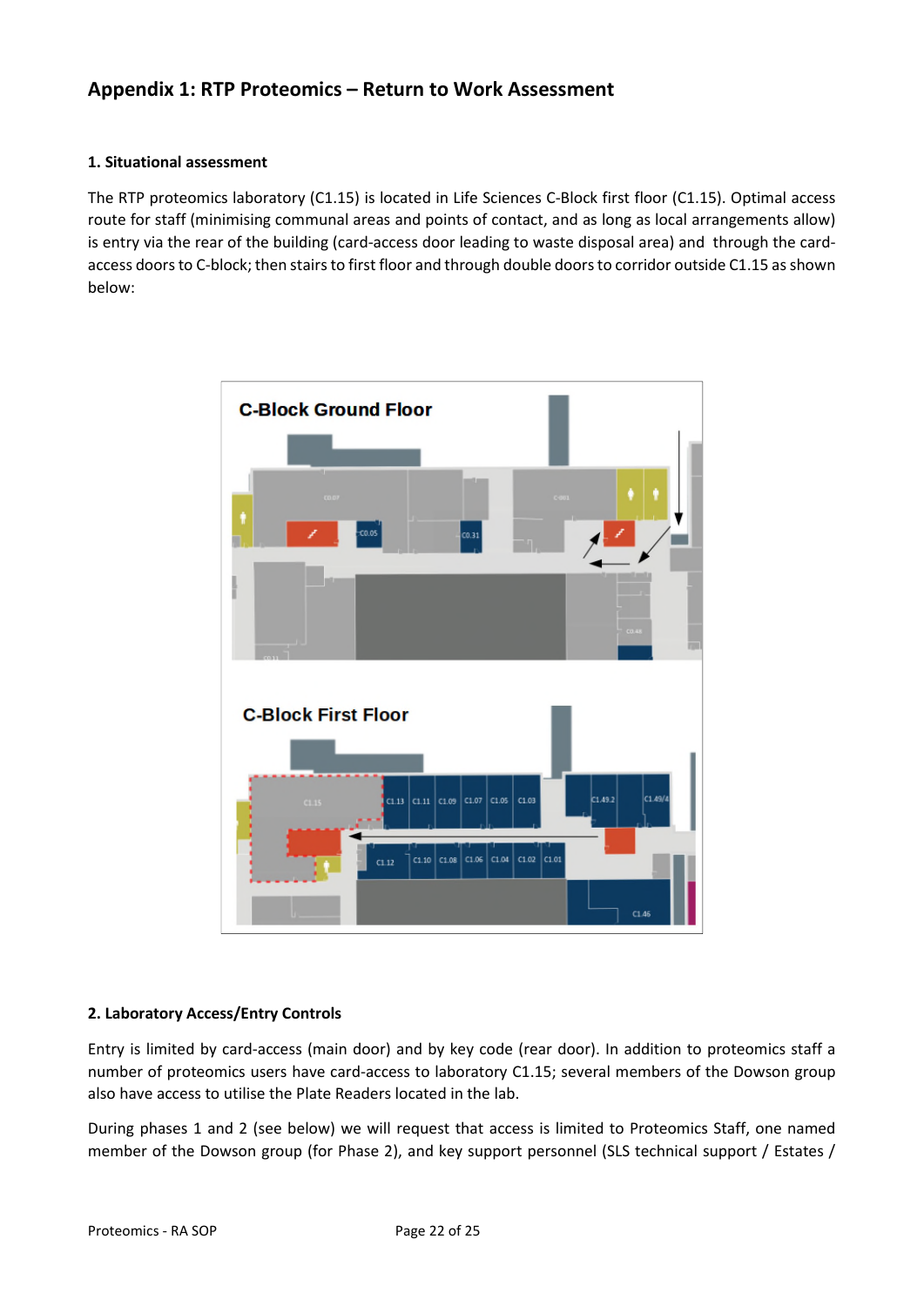Security). Work will be scheduled to ensure that only one member of staff is present in the lab during Phases 1 and 2 (see below).

At all times, all users of C1.15 **must** ensure hand washing on entry and exit of the laboratory (the handwash sink is adjacent to the door). Within the laboratory users must ensure that 2m distancing is maintained at all times.

At end-of-day Proteomics Staff will clean frequently used contact/touch points in the laboratory using 70% ethanol and ensure that the space is ready for the next user.

#### **3. Access to other locations**

In addition to the main Proteomics spaces (C1.15/C1.10) access/routes will also be required require to a number of additional locations within Life Sciences. The locations/purpose/frequency of use are listed below:

**i.** Toilet facilities: the nearest male toilet (location 02.004.L01.196) and nearest female toilet (above atrium location 02.005.L01.063); frequent use.

**ii.** The shower facilities (above atrium - 02.005.L01.026B) for cycle commute; once daily on arrival.

**iii.** An access route to the SLS stores collection point (hatch to C0.07); as required for collection of items.

**iv.** Access to the Chemical waste disposal point in corridor outside C1.16; once a week.

**v.** A route to access the Media Preparation M0.21 (for high-purity water) and Preparation area M0.19 (sterile tips) - these could be ordered/collected by advanced booking depending on SLS local access arrangements.

**vi.** Use of the lift (location 02.005.000.043); infrequently used for movement of heavy goods (not people). This is contingent on estates building assessment ensuring that the lift is safe to use.

All local regulations, one way routes or other procedures must be complied with at all times.

#### **4. Risk Assessment and Standard Operating Procedures for Return to Work**

Separately to this document, a full risk assessment for return to work has been completed. This lists hazards, hierarchy of control measures, and guidance to staff returning to work to carry out critical activities.

#### **5. Phased Return**

This section describes the work activities to be undertaken, staff required and timescales involved.

**Return to Work Phase 1:** Getting instrumentation running, calibrated, maintained and operational.

#### **Timescale** – 1 week+

**Staff Required** – RTP Proteomics Manager (Dr. Andrew Bottrill)

**Location** – Life Sciences laboratory C1.15 and office C1.10

- It will take a minimum of one week to get the two mass spectrometry platforms in the Proteomics Laboratory (Life Sciences C1.15) operational. This includes routine maintenance and calibration and running of standards to check performance.
- One member of staff will be required in the laboratory for these tasks. They can be assisted by the other member of staff analysing data remotely. During this period the laboratory will remain out-ofaction to **all** other users to maintain social distancing for the protection of RTP staff.
- All work undertaken by staff must be of low risk and arrangements must be in-line with Life Sciences lone working requirements. No out-of-hours working will be necessary.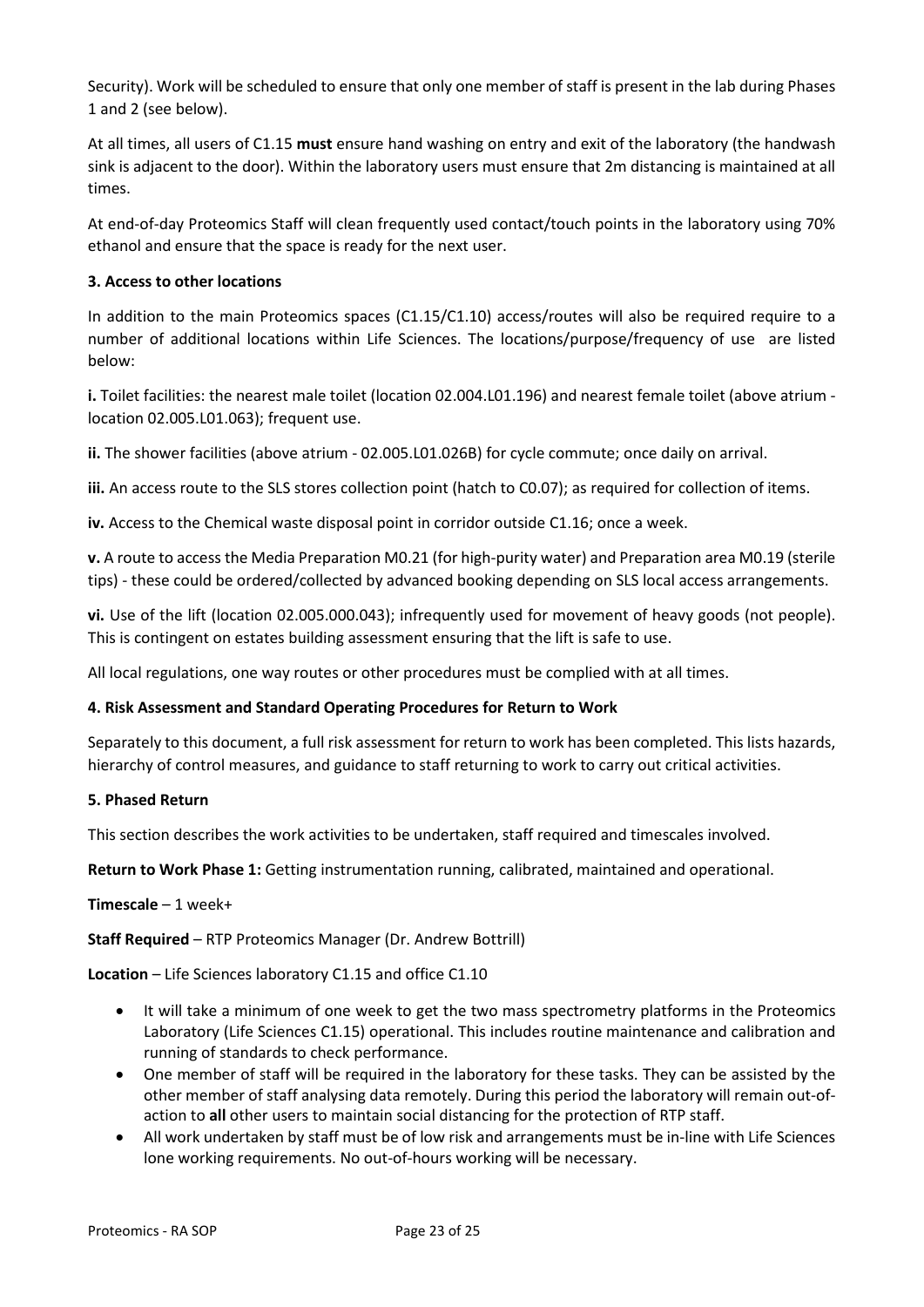Lone working guidance: https://warwick.ac.uk/fac/sci/lifesci/intranet/staffpg/support/safety/training2/lone\_working\_guid ance\_v1.1\_july\_2019.pdf

- Risk assessment and Standard Operating Procedure for return to work should be followed, and all local arrangements and regulations carried out.
- Staff must ensure that normal/standard PPE required for scientific work should be used as outlined in the Proteomics RTP risk assessments and SOPs.
- If instrument repair is required an external contactor may be required to come to site. This would have to be in accordance with University guidance and they would be supervised at all times. Social distancing will be maintained at all times.

**Return to Work Phase 2:** Operation with minimal staff

**Timescale** – as required

**Staff Required** – maximum of 1 member of proteomics staff on site

**Location** – Life Sciences laboratory C1.15 and office C1.10

- Proteomics staff will co-ordinate work and ensure that only one member of staff is on site on any given day. The key role of the member of staff on-site will be to keep the instrumentation operational and to maximise the running time for samples. All tasks that can be carried out by remote working will continue to be done at home.
- Risk assessment and Standard Operating Procedure for return to work should continue to be followed, and all local arrangements and regulations carried out.
- In addition to the RTP member of staff, the Proteomics Laboratory (C1.15) can be used by an expert/independent user by making an appointment to use the facilities. A maximum of one person (concurrently) undertaking sample preparation will be allowed into the laboratory in order to adequately maintain social distancing of 2m at all times in the prep area. Novice/untrained users will have to wait until appropriate training/supervision can be provided (Phase 3). There will be no physical access to data processing workstations in C1.15; these can be accessed remotely.
- The named Dowson group member may make an appointment through the RTP Proteomics Manager (Dr. Andrew Bottrill) to use the Plate Readers in C1.15.
- All staff and users must ensure that normal/standard PPE required for scientific work should be used as outlined in the Proteomics RTP risk assessments and SOPs.

*Impact* – it is envisaged that during this period that the sample numbers will still be low, as many research staff will still be working from home. The facility should have enough capacity to run all samples submitted during this period. Business critical projects would be prioritised. Spare capacity will be advertised to external clients for the purposes of generating additional income.

**Return to Work Phase 3:** Return to 'business as usual'

**Staff Required** – RTP Proteomics Manager (Dr Andrew Bottrill)

– RTP Chief Technician (Dr Cleidiane Zampronio)

**Location** – Life Sciences laboratory C1.15 and office C1.10

- Once guidance allows, the Proteomics RTP can rapidly return to a 'business as usual' model. The Proteomics Laboratory (C1.15) can be used by all users, and training of new users can be reestablished.
- We envisage that there will be a lag phase during which scientific projects are being re-established across our user base, and that this will lead to reduced sample numbers in the early period of return